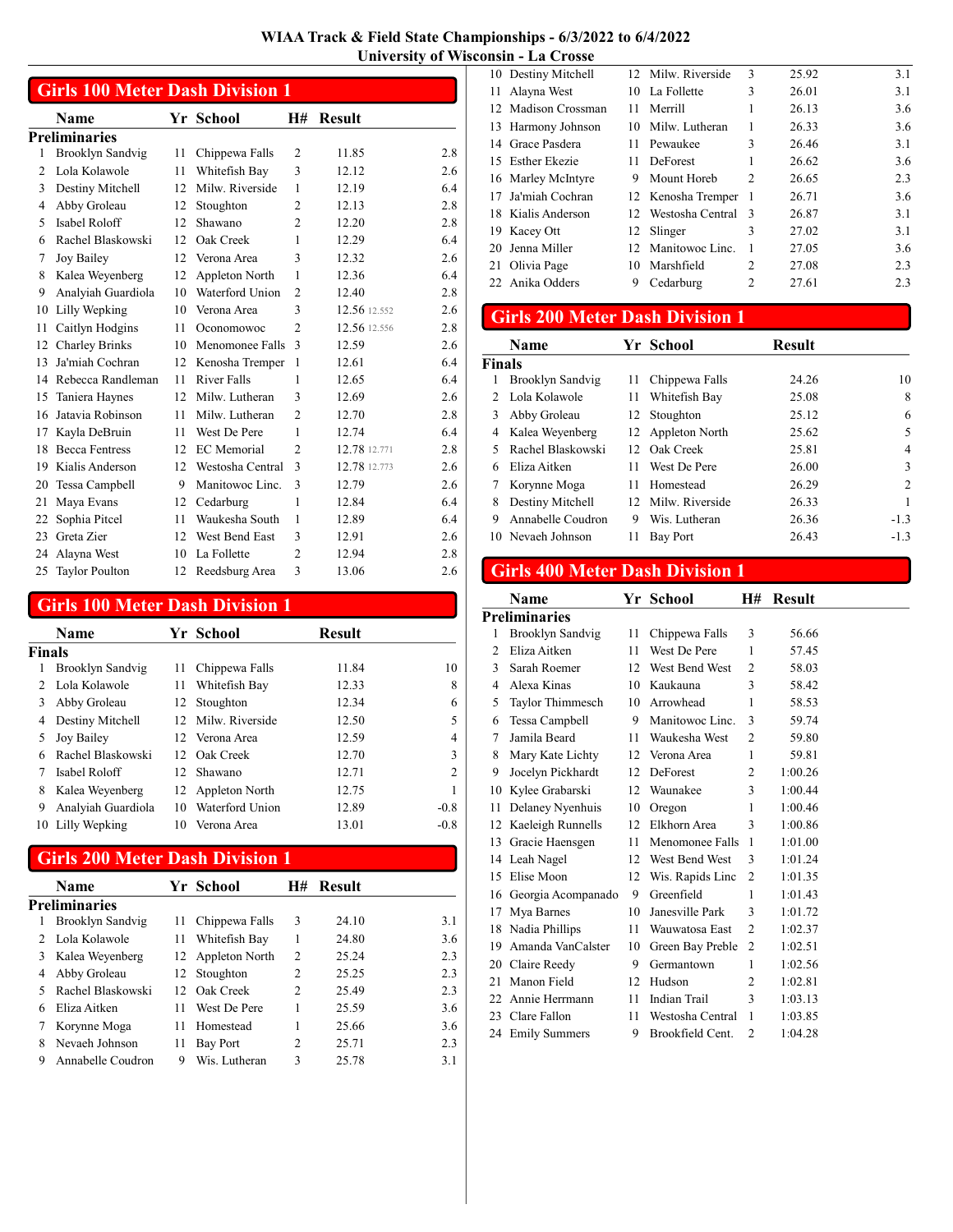|               | <b>Girls 400 Meter Dash Division 1</b> |                 |                 |               |    |  |  |  |  |
|---------------|----------------------------------------|-----------------|-----------------|---------------|----|--|--|--|--|
|               | <b>Name</b>                            |                 | Yr School       | <b>Result</b> |    |  |  |  |  |
| Finals        |                                        |                 |                 |               |    |  |  |  |  |
| 1             | <b>Brooklyn Sandvig</b>                | 11              | Chippewa Falls  | 54.83         | 10 |  |  |  |  |
| $\mathcal{L}$ | Eliza Aitken                           | 11              | West De Pere    | 56.57         | 8  |  |  |  |  |
| 3             | Sarah Roemer                           | 12 <sub>1</sub> | West Bend West  | 56.96         | 6  |  |  |  |  |
| 4             | Alexa Kinas                            | 10              | Kaukauna        | 57.28         | 5  |  |  |  |  |
| 5             | Jocelyn Pickhardt                      | 12 <sub>1</sub> | <b>DeForest</b> | 58.88         | 4  |  |  |  |  |
| 6             | Tessa Campbell                         | 9               | Manitowoc Linc. | 58.90         | 3  |  |  |  |  |
| 7             | Taylor Thimmesch                       | 10              | Arrowhead       | 59.06         | 2  |  |  |  |  |
| 8             | Jamila Beard                           | 11              | Waukesha West   | 59.77         |    |  |  |  |  |
| 9             | Kylee Grabarski                        | 12              | Waunakee        | 59.94         |    |  |  |  |  |
| 10            | Mary Kate Lichty                       | 12.             | Verona Area     | 1:00.09       |    |  |  |  |  |

### Girls 800 Meter Run Division 1

|        | Name                     |    | Yr School              | <b>H#</b>      | <b>Result</b> |    |
|--------|--------------------------|----|------------------------|----------------|---------------|----|
| Finals |                          |    |                        |                |               |    |
| 1      | Roisin Willis            | 12 | <b>Stevens Point</b>   | 2              | 2:00.03       | 10 |
| 2      | Rylee Coleman            | 12 | Janesville Craig       | 2              | 2:14.03       | 8  |
| 3      | Elizabeth Schmidt        | 12 | Merrill                | $\overline{c}$ | 2:15.76       | 6  |
| 4      | Rachel Helm              | 12 | Muskego                | 2              | 2:16.13       | 5  |
| 5      | Alexa Kinas              | 10 | Kaukauna               | 2              | 2:17.09       | 4  |
| 6      | Peyton Weiss             | 12 | Milw. King             | 2              | 2:17.17       | 3  |
| 7      | Rebecca Belany           | 10 | Hudson                 | $\overline{c}$ | 2:18.25       | 2  |
| 8      | Maddie Ruszkiewicz       | 12 | Middleton              | 2              | 2:18.71       | 1  |
| 9      | Jillian Krueger          | 10 | Kimberly               | 2              | 2:20.20       |    |
| 10     | Danielle Van Grinsven 12 |    | Kimberly               | 1              | 2:20.40       |    |
| 11     | Berkeley Krell           | 12 | Waukesha West          | 2              | 2:20.46       |    |
| 12     | Sarah Martens            | 11 | Muskego                | 1              | 2:20.84       |    |
| 13     | Hannah Daws              | 12 | <b>Brookfield East</b> | 1              | 2:21.04       |    |
| 14     | Audrey Amaya             | 12 | Racine Case            | 1              | 2:21.31       |    |
| 15     | Ally Schmitz             | 12 | Fond du Lac            | 1              | 2:21.63       |    |
| 16     | Gabriela Lues            | 11 | La Follette            | 1              | 2:21.79       |    |
| 17     | Kylie Anderson           | 12 | Waukesha West          | 1              | 2:22.27       |    |
| 18     | Lily Knaack              | 10 | Wauwatosa East         | 2              | 2:24.11       |    |
| 19     | Mila Westra              | 10 | Beaver Dam             | 1              | 2:25.08       |    |
| 20     | Eva Koos                 | 11 | Mukwonago              | 2              | 2:26.04       |    |
| 21     | Mckenzie Gruner          | 12 | Baraboo                | 1              | 2:26.22       |    |
| 22     | Isabela Gutierrez        | 9  | Onalaska               | 1              | 2:27.29       |    |
| 23     | Morgan Kopidlansky       | 12 | West Bend West         | 1              | 2:29.54       |    |
|        | 24 Shaylin Swenson       | 9  | Homestead              | 1              | 2:35.01       |    |

### Girls 1600 Meter Run Division 1

|               | Name                 |     | Yr School       | H#             | <b>Result</b> |                |
|---------------|----------------------|-----|-----------------|----------------|---------------|----------------|
| <b>Finals</b> |                      |     |                 |                |               |                |
|               | Mackenzie Babcock    | 9   | Monona Grove    | 2              | 4:56.76       | 10             |
|               | Elizabeth Schmidt    |     | 12 Merrill      | 2              | 5:00.82       | 8              |
| 3             | Lauren Pansegrau     |     | 12 Middleton    | 2              | 5:01.11       | 6              |
| 4             | Kate Schmoll         | 9   | West De Pere    | 2              | 5:01.29       | 5              |
| 5.            | Zaira Malloy-Salgado | -11 | Middleton       | 2              | 5:01.30       | 4              |
|               | Sara Mlodik          |     | 10 D.C. Everest | 2              | 5:01.87       | 3              |
|               | Isabella Jacobsen    |     | 12 Menomonie    | 2              | 5:02.88       | $\overline{2}$ |
| 8             | Summer Schuster      | 11  | Slinger         | 2              | 5:03.68       |                |
| 9             | Lily Kriegel         | 10  | Whitefish Bay   | 2              | 5:06.70       |                |
| 10            | Isabela Ross         | 12  | Oak Creek       | $\mathfrak{D}$ | 5:07.97       |                |
|               |                      |     |                 |                |               |                |

|    | 11 Sarah Martens      | 11           | Muskego            | 1            | 5:08.43 |
|----|-----------------------|--------------|--------------------|--------------|---------|
|    | 12 Annika Cutforth    | $12^{\circ}$ | Madison Memorial 2 |              | 5:08.74 |
|    | 13 Victoria Garces    | 9            | Sheboygan North    | $\mathbf{1}$ | 5:10.31 |
|    | 14 Savannah Fraley    | 11           | Homestead          | 1            | 5:11.85 |
|    | 15 Eva Koos           | 11           | Mukwonago          | 1            | 5:13.90 |
|    | 16 Myra Stray         | 11           | Waukesha West      | 1            | 5:15.39 |
|    | 17 Sydney Fauske      | 10.          | Kaukauna           | 1            | 5:15.78 |
|    | 18 Noelle Junig       | 11           | Muskego            | 2            | 5:18.32 |
| 19 | Lauren Tears          | 11           | Neenah             | 1            | 5:23.15 |
|    | 20 Emma Coon          | 11           | De Pere            | 1            | 5:23.31 |
|    | 21 Jada Zorn          |              | 12 Fort Atkinson   | 1            | 5:23.89 |
|    | 22 Eva Kuehn          | 10           | Wis. Lutheran      | 1            | 5:23.90 |
|    | 23 Anne Straka        | 10           | Arrowhead          | 1            | 5:25.70 |
|    | 24 Dana Valdez Berber | 11           | Kettle Moraine     | 1            | 5:41.37 |

### Girls 3200 Meter Run Division 1

|               | Name                    |    | Yr School           | <b>Result</b> |                |
|---------------|-------------------------|----|---------------------|---------------|----------------|
| <b>Finals</b> |                         |    |                     |               |                |
| 1             | Zaira Malloy-Salgado 11 |    | Middleton           | 10:32.25      | 10             |
| 2             | Isabella Jacobsen       | 12 | Menomonie           | 10:36.57      | 8              |
| 3             | Summer Schuster         | 11 | Slinger             | 10:37.70      | 6              |
| 4             | Kate Schmoll            | 9  | <b>West De Pere</b> | 10:43.67      | 5              |
| 5             | Annika Cutforth         | 12 | Madison Memorial    | 10:44.26      | 4              |
| 6             | Noelle Junig            | 11 | Muskego             | 10:46.68      | 3              |
| 7             | Lauren Pansegrau        | 12 | Middleton           | 10:47.83      | $\overline{2}$ |
| 8             | Lily Kriegel            | 10 | Whitefish Bay       | 10:57.16      | 1              |
| 9             | Isabela Ross            | 12 | Oak Creek           | 11:03.85      |                |
| 10            | Victoria Garces         | 9  | Sheboygan North     | 11:10.85      |                |
| 11            | Sara Mlodik             | 10 | D. C. Everest       | 11:11.07      |                |
|               | 12 Hope Dragseth        | 10 | De Pere             | 11:15.31      |                |
| 13            | Dasha Vorontsov         | 11 | Oregon              | 11:19.98      |                |
|               | 14 Eva Kuehn            |    | 10 Wis. Lutheran    | 11:24.80      |                |
| 15            | Sydney Fauske           | 10 | Kaukauna            | 11:25.08      |                |
|               | 16 Myra Stray           | 11 | Waukesha West       | 11:28.40      |                |
| 17            | Mary Worden             | 9  | Fort Atkinson       | 11:32.45      |                |
| 18            | Jillian Heth            | 12 | <b>EC</b> Memorial  | 11:32.95      |                |
| 19            | Isabella Switalski      | 10 | Ronald Reagan       | 11:41.30      |                |
|               | 20 Khushi Tanna         | 12 | Germantown          | 11:41.51      |                |
| 21            | Chiara White            | 11 | Wauwatosa East      | 11:51.35      |                |
|               | 22 Mara Talabac         | 12 | Milton              | 11:52.44      |                |
|               | 23 Mazie Olkowski       | 9  | Neenah              | 12:01.14      |                |
|               | 24 Libby Ray            | 10 | Arrowhead           | 12:04.31      |                |

### Girls 100 Meter Hurdles Division 1

| Name             |     |                 |                                                            | <b>Result</b>               |     |
|------------------|-----|-----------------|------------------------------------------------------------|-----------------------------|-----|
| Preliminaries    |     |                 |                                                            |                             |     |
| Sydney Arndt     |     |                 | $\overline{c}$                                             | 14.01                       | 1.5 |
| Caitlyn O'Brien  |     |                 |                                                            | 14.68                       | 1.1 |
| Anna Szepieniec  | 11. | <b>DeForest</b> | 3                                                          | 14.89                       | 1.5 |
| Madeline Hogan   | 11. | Monona Grove    |                                                            | 14.84                       | 1.1 |
| Kaitlyn Ulalisa  | 11. | Waukesha West   | $\overline{c}$                                             | 14.90 14.891                | 1.5 |
| Ellie Zagel      | 11  | Slinger         | 1                                                          | 14.90 14.891                | 1.1 |
| Rachel Kleinhans |     | Arrowhead       | $\mathfrak{D}$                                             | 14.98                       | 1.5 |
| Ana Ashworth     |     |                 |                                                            | 15.00 14.993                | 1.1 |
| Eva Brandenburg  | 10  |                 | 3                                                          | 15.00 14.998                | 1.5 |
| Lauren Graham    | 11  | Nicolet         | 3                                                          | 15.13                       | 1.5 |
|                  |     |                 | Yr School<br>12 Fond du Lac<br>12 Dsha<br>10.<br>Homestead | H#<br>12 Madison Memorial 1 |     |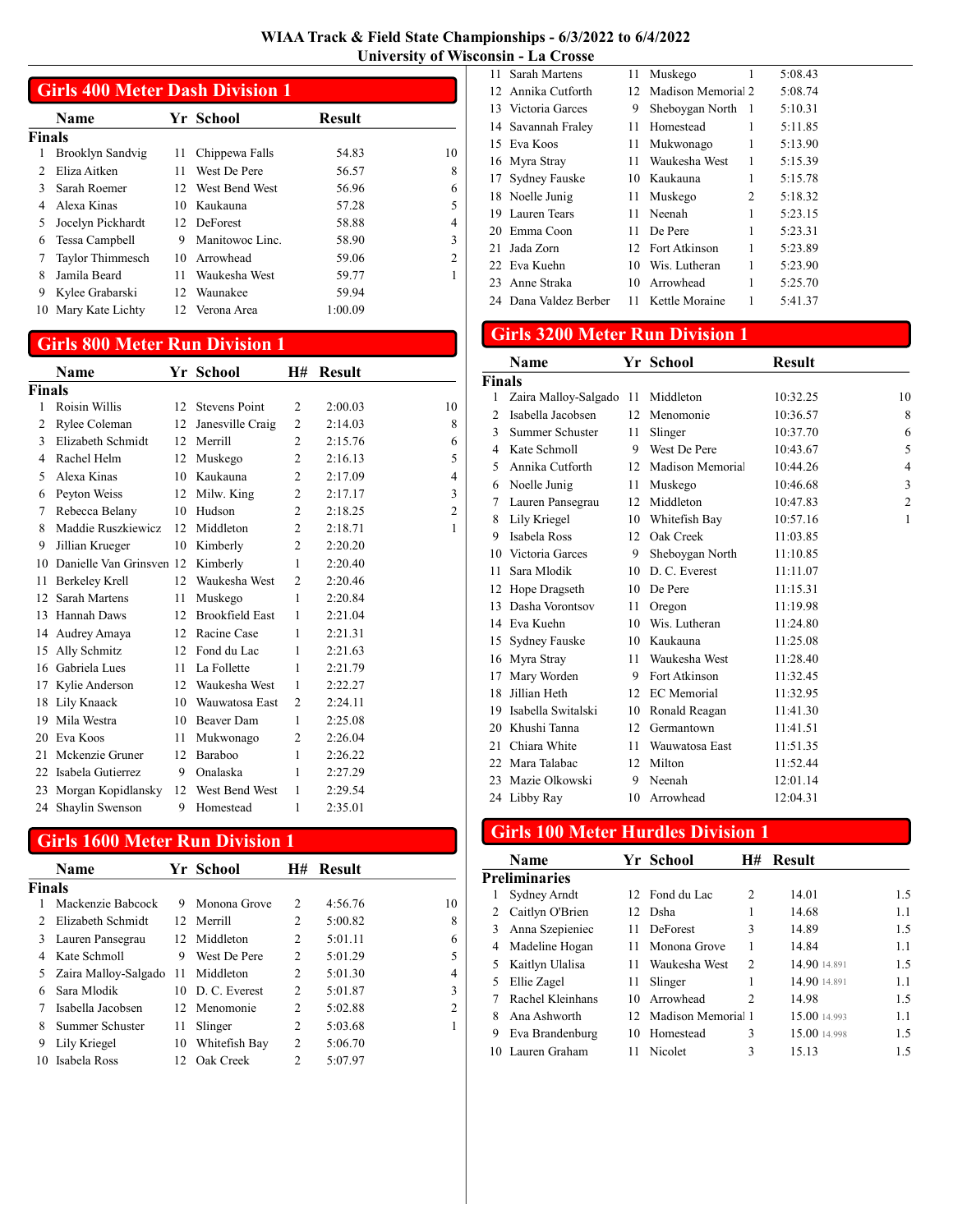| WIAA Track & Field State Championships - 6/3/2022 to 6/4/2022 |  |
|---------------------------------------------------------------|--|
| University of Wisconsin - La Crosse                           |  |

|    | Preliminaries  (Girls 100 Meter Hurdles Division 1) |    |                 |                |        |     |
|----|-----------------------------------------------------|----|-----------------|----------------|--------|-----|
|    | Name                                                |    | Yr School       | H#             | Result |     |
| 11 | Jillian Anderson                                    | 10 | <b>Bay Port</b> | 3              | 15.32  | 1.5 |
|    | 12 Samantha Burge                                   | 10 | Mukwonago       | 1              | 15.41  | 1.1 |
|    | 13 Vivian Jones                                     | 11 | Indian Trail    | 1              | 15.68  | 1.1 |
| 14 | Ellie Drews                                         | 11 | West De Pere    | 2              | 15.75  | 1.5 |
|    | 15 Macy Biebel                                      | 10 | <b>Bay Port</b> | 2              | 15.92  | 1.5 |
|    | 16 Anna Johnson                                     | 10 | Oregon          | 1              | 15.94  | 1.1 |
| 17 | Brianna Strehlau                                    | 12 | River Falls     | 1              | 15.98  | 1.1 |
|    | 18 Kyla Saleh                                       | 11 | Waunakee        | 3              | 16.09  | 1.5 |
| 19 | Olivia Navin                                        | 11 | Oshkosh West    | $\overline{c}$ | 16.18  | 1.5 |
|    | 20 Carlie Tesch                                     | 12 | Muskego         | 2              | 16.29  | 1.5 |
| 21 | Lizzie Hanson                                       | 12 | Marshfield      | 3              | 16.41  | 1.5 |
|    | 22 Keegan Lodes                                     | 9  | Kettle Moraine  | 3              | 16.56  | 1.5 |
| 23 | Elliana Knudsen                                     | 12 | Indian Trail    | 3              | 16.97  | 1.5 |
|    | 24 Keara Schoen                                     | 11 | Wausau West     | $\overline{c}$ | 17.62  | 1.5 |
|    |                                                     |    |                 |                |        |     |

### Girls 100 Meter Hurdles Division 1

|               | <b>Name</b>      |     | Yr School           | Result |                |
|---------------|------------------|-----|---------------------|--------|----------------|
| <b>Finals</b> |                  |     |                     |        |                |
|               | Sydney Arndt     |     | 12 Fond du Lac      | 14.53  | 10             |
|               | Caitlyn O'Brien  | 12. | Dsha                | 14.84  | 8              |
|               | Ana Ashworth     |     | 12 Madison Memorial | 14.99  | 6              |
| 4             | Anna Szepieniec  | 11  | <b>DeForest</b>     | 15.14  | 5              |
| 5.            | Eva Brandenburg  | 10  | Homestead           | 15.21  | 4              |
| 6             | Ellie Zagel      | 11  | Slinger             | 15.23  | 3              |
|               | Madeline Hogan   | 11  | Monona Grove        | 15.24  | $\mathfrak{D}$ |
| 8             | Rachel Kleinhans | 10  | Arrowhead           | 15.28  |                |
| 9             | Kaitlyn Ulalisa  | 11  | Waukesha West       | 15.33  | $-1.9$         |
|               | Lauren Graham    | 11  | Nicolet             | 15.51  | $-1.9$         |

# Girls 300 Meter Hurdles Division 1

| Name                   |                     |                  | H#                              | <b>Result</b> |
|------------------------|---------------------|------------------|---------------------------------|---------------|
|                        |                     |                  |                                 |               |
| Anna Szepieniec        | 11                  | DeForest         | 2                               | 45.41         |
| Eva Brandenburg        | 10                  | Homestead        | 3                               | 45.47         |
| Madeline Hogan         | 11                  | Monona Grove     | 1                               | 45.57         |
| Kyla Hendricks         | 11                  | <b>Bay Port</b>  | 1                               | 45.82         |
| Sydney Arndt           | 12                  | Fond du Lac      | 3                               | 45.92         |
| Rachel Kleinhans       | 10                  | Arrowhead        | 3                               | 46.49         |
| Alli Thomas            | 11                  | Onalaska         | 2                               | 46.64         |
| Stacy Kipkoskei        | 10                  | <b>DeForest</b>  | $\overline{2}$                  | 46.82         |
| Kaitlyn Ulalisa        | 11                  | Waukesha West    | 1                               | 46.88         |
| Vivian Jones           | 11                  | Indian Trail     | $\overline{c}$                  | 47.11         |
| Gretchen McNeal        | 12                  | Germantown       | $\mathfrak{D}$                  | 47.25         |
| Clare Marchant         | 10                  | Brookfield Cent. | 1                               | 47.39         |
| Madeline Thoreson      | 10                  | Bay Port         | 3                               | 47.64         |
| Ellie Zagel            | 11                  | Slinger          | 3                               | 47.70         |
| Carlie Tesch           | 12                  | Muskego          | 2                               | 47.96         |
| Aubrie Deprey          | 12                  | Sun Prairie      | $\overline{c}$                  | 48.08         |
| Michaela Dick          | 11                  | Marshfield       | 1                               | 48.37         |
| Abby Szolyga           | 11                  | Waukesha South   | 1                               | 48.41         |
| Ella Carstensen        | 10                  | Hudson           | 1                               | 48.60         |
| <b>Brooklyn Lamers</b> | 10                  |                  | 3                               | 48.71         |
| <b>Ellie Drews</b>     | 11                  | West De Pere     | 3                               | 49.76         |
| Greta Zier             | 12                  | West Bend East   | $\overline{c}$                  | 50.42         |
|                        | Preliminaries<br>22 |                  | Yr School<br><b>Union Grove</b> |               |

23 Taigan Anderson 11 Stevens Point 3 50.91 24 51.06 Emma Eilerston 11 Mukwonago 1

|        | <b>Girls 300 Meter Hurdles Division 1</b> |    |                 |               |                |  |  |
|--------|-------------------------------------------|----|-----------------|---------------|----------------|--|--|
|        | <b>Name</b>                               |    | Yr School       | <b>Result</b> |                |  |  |
| Finals |                                           |    |                 |               |                |  |  |
| 1      | Eva Brandenburg                           | 10 | Homestead       | 44.10         | 10             |  |  |
| 2      | Anna Szepieniec                           | 11 | <b>DeForest</b> | 44.74         | 8              |  |  |
| 3      | Sydney Arndt                              |    | 12 Fond du Lac  | 45.05         | 6              |  |  |
| 4      | Madeline Hogan                            | 11 | Monona Grove    | 45.17         | 5              |  |  |
| 5      | Kyla Hendricks                            | 11 | Bay Port        | 45.53         | 4              |  |  |
| 6      | Alli Thomas                               | 11 | Onalaska        | 45.61         | 3              |  |  |
| 7      | Kaitlyn Ulalisa                           | 11 | Waukesha West   | 46.90         | $\overline{c}$ |  |  |
| 8      | Stacy Kipkoskei                           | 10 | DeForest        | 46.93         |                |  |  |
| 9      | Rachel Kleinhans                          | 10 | Arrowhead       | 47.11         |                |  |  |
| 10     | Vivian Jones                              | 11 | Indian Trail    | 47.29         |                |  |  |

# Girls 4x100 Meter Relay Division 1

|   | Team                    | Relay | H#             | <b>Result</b>             |
|---|-------------------------|-------|----------------|---------------------------|
|   | <b>Preliminaries</b>    |       |                |                           |
| 1 | Appleton North          |       | 1              | 48.81                     |
|   | 1) Madisen Miller 12    |       |                | 2) Kalea Weyenberg 12     |
|   | 3) Maisey Bojarski 10   |       |                | 4) Ryan Guest 11          |
|   | 5) Tarynne Pettinger 9  |       |                | 6) Sofie Druckrey 9       |
| 2 | Muskego                 |       |                | 49.03                     |
|   | 1) Tessa Buckmaster 12  |       |                | 2) Kendyl Hahlen 11       |
|   | 3) Megan Reedy 10       |       |                | 4) Angelica Refinski 11   |
|   | 5) Grace Lundie 12      |       |                | 6) Lizzie Armour 9        |
| 3 | West De Pere            |       | $\mathfrak{D}$ | 49.11                     |
|   | 1) Kayla DeBruin 11     |       |                | 2) Faith Kibbe 10         |
|   | 3) Jocelyn Thomson 10   |       |                | 4) Jayna Schema 11        |
|   | 5) Erika Ukkola 10      |       |                | 6) Katherine Smith 11     |
| 4 | Dsha                    |       | 1              | 49.01                     |
|   | 1) Caitlyn O'Brien 12   |       |                | 2) Felicity Giampietro 11 |
|   | 3) Ava kharitou 10      |       |                | 4) Daniella Riemer 9      |
|   | 5) Claire Chontos 11    |       |                | 6) Michalene Mcquide 12   |
| 5 | Mukwonago               |       | 3              | 49.18                     |
|   | 1) Lilly Cobb 11        |       |                | 2) Logan Fritsch 12       |
|   | 3) Olivia Carey 10      |       |                | 4) Katie McGlothlen 11    |
|   | 5) Julia Carson 10      |       |                | 6) Haley Wein 12          |
| 6 | Wisconsin Lutheran      |       | 1              | 49.64                     |
|   | 1) Annabelle Coudron 9  |       |                | 2) Bella Backus 10        |
|   | 3) Myla Ellis 12        |       |                | 4) Jaiah Hopf 12          |
|   | 5) Jazz Smith 10        |       |                | 6) Stephanie Lee 10       |
| 7 | Oconomowoc              |       | 3              | 49.75                     |
|   | 1) Karen Garcia Romo 12 |       |                | 2) Ellocin Samborski 9    |
|   | 3) Brooke Flegner 9     |       |                | 4) Caitlyn Hodgins 11     |
|   | 5) Emma Reno 12         |       |                | 6) Dorothy Scruggs 12     |
| 8 | <b>Sussex Hamilton</b>  |       | 1              | 49.79                     |
|   | 1) Alicia Holzem 12     |       |                | 2) Asia Lock 10           |
|   | 3) Hailey Krueger 12    |       |                | 4) Cassandra Uribe 12     |
|   | 5) Zamirah Green 11     |       |                | 6) McKenzie Mamayek 9     |
| 9 | Oregon                  |       | 2              | 49.88                     |
|   | 1) Addie Peters 10      |       |                | 2) Cearah Egwuonwu 12     |
|   | 3) Anna Johnson 10      |       |                | 4) Emma Schell 10         |
|   | 5) Emma Grossen 12      |       |                | 6) Destiny Keesy 12       |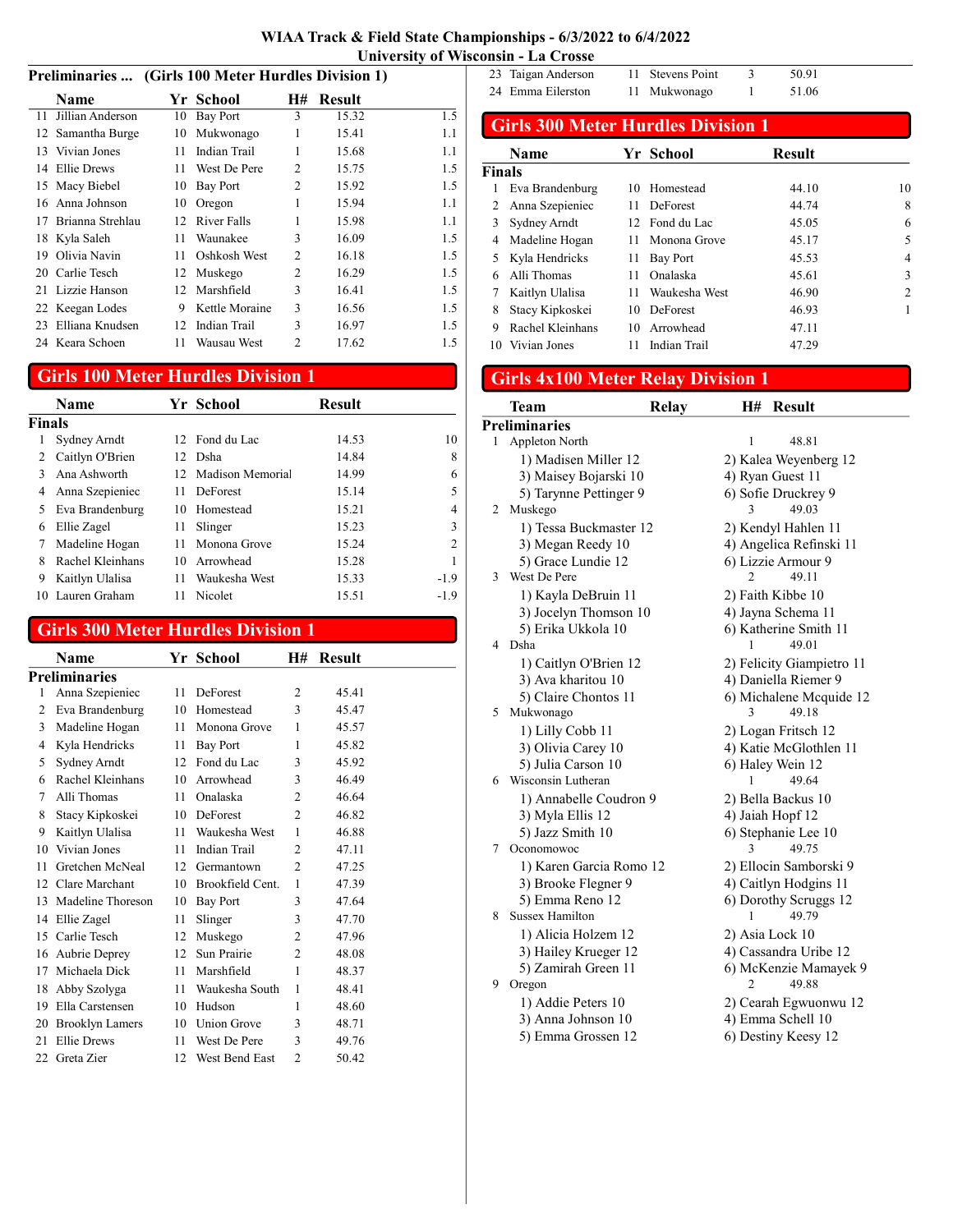| WIAA Track & Field State Championships - 6/3/2022 to 6/4/2022 |  |
|---------------------------------------------------------------|--|
| University of Wisconsin - La Crosse                           |  |

| Preliminaries  (Girls 4x100 Meter Relay Division 1) |                         | 23 Oshkosh West                              | 2<br>51.60                            |
|-----------------------------------------------------|-------------------------|----------------------------------------------|---------------------------------------|
| <b>Team</b><br>Relay                                | H# Result               | 1) Olivia Navin 11                           | 2) Maggie Kriege 11                   |
| 10 River Falls                                      | 49.90                   | 3) Kendall Larson 10                         | 4) Emily Blaskowski 11                |
| 1) Elise Frisbie 12                                 | 2) Allie Humburg 12     | 5) Ja'niyah Ford 9                           | 6) Emma Egnoski 12                    |
| 3) Brooklyn Silloway 11                             | 4) Rebecca Randleman 11 | 24 Fond du Lac                               | 51.99<br>3                            |
| 5) Josephine Johnson 12                             | 6) Zoe Wise 12          | 1) Madisyn Jarvey 12                         | 2) Taylor Hopper 12                   |
| 11 Eau Claire Memorial                              | 49.92<br>2              | 3) Natalie Kolb 12                           | 4) Calli Haus 12                      |
| 1) Becca Fentress 12                                | 2) Candace Burrell 12   | 5) Sophia Ferguson 9                         | 6) Finley Haus 10                     |
| 3) Brianna Fletcher 11                              | 4) Grace Hansen 11      |                                              |                                       |
| 5) Maddie Weber 12                                  | 6) Allison Schilling 12 | <b>Girls 4x100 Meter Relay Division 1</b>    |                                       |
| 12 Milwaukee King                                   | 49.96<br>2              |                                              |                                       |
| 1) Caidyn Cotton 12                                 | 2) Faith Rouse 11       | <b>Team</b>                                  | <b>Relay</b><br><b>Result</b>         |
| 3) Mahogany Ivory 10                                | 4) Vanessa Ford 11      | <b>Finals</b>                                |                                       |
|                                                     | 6) Jasmine Howard 10    | 1 West De Pere                               | 10<br>48.83                           |
| 5) Esther Akinsanya 10                              | 50.03<br>3              | 1) Kayla DeBruin 11                          | 2) Faith Kibbe 10                     |
| 13 Stoughton                                        |                         | 3) Jocelyn Thomson 10                        | 4) Jayna Schema 11                    |
| 1) Maddie Reott 11                                  | 2) Natiya Ballard 10    | 5) Erika Ukkola 10                           | 6) Katherine Smith 11                 |
| 3) Annie Tangeman 12                                | 4) Abby Groleau 12      | 2 Mukwonago                                  | 8<br>48.87                            |
| 5) Cassidy Link 11                                  | 6) Ava Loftus 12        | 1) Lilly Cobb 11                             | 2) Logan Fritsch 12                   |
| 14 Milwaukee Lutheran                               | 50.16<br>2              | 3) Olivia Carey 10                           | 4) Katie McGlothlen 11                |
| 1) Ayomide Adeniyi 10                               | 2) Taneira Haynes 12    | 5) Julia Carson 10                           | 6) Haley Wein 12                      |
| 3) Dalayna Chapman 10                               | 4) Harmony Johnson 10   | 3 Muskego                                    | 48.89<br>6                            |
| 5) Jaedah Dixon 12                                  | 6) Alivia Allen 10      | 1) Tessa Buckmaster 12                       | 2) Kendyl Hahlen 11                   |
| 15 Bay Port                                         | 3<br>50.26              | 3) Megan Reedy 10                            | 4) Angelica Refinski 11               |
| 1) McKenna Sedlacek 10                              | 2) Natasha Johnson 11   | 5) Grace Lundie 12                           | 6) Lizzie Armour 9                    |
| 3) Jolie Jacques 9                                  | 4) Jillian Anderson 10  | 4 Appleton North                             | 49.03<br>5                            |
| 5) Chania Tinch 9                                   | 6) Emerson Moreau 11    | 1) Madisen Miller 12                         | 2) Kalea Weyenberg 12                 |
| 16 New Richmond                                     | 3<br>50.53              | 3) Maisey Bojarski 10                        | 4) Ryan Guest 11                      |
| 1) Sydney Unruh 12                                  | 2) Dyllan Powers 12     | 5) Tarynne Pettinger 9                       | 6) Sofie Druckrey 9                   |
| 3) Katelyn Doehrmann 10                             | 4) Angie Blinderman 12  | 5 Dsha                                       | 49.18<br>4                            |
| 5) Izzy Jensen 10                                   | 6) Johanna Johnson 11   | 1) Caitlyn O'Brien 12                        | 2) Felicity Giampietro 11             |
| 17 Madison Memorial                                 | 50.54<br>$\overline{2}$ | 3) Ava kharitou 10                           | 4) Daniella Riemer 9                  |
| 1) Nevaeh Harden 11                                 | 2) Hannah Zietlow 11    | 5) Claire Chontos 11                         | 6) Michalene Mcquide 12               |
| 3) Timmia Tetteh 9                                  | 4) Ana Ashworth 12      | 6 Oconomowoc                                 | 49.58<br>3                            |
| 5) Nour Kanan 12                                    | 6) Brynn Fuller 12      | 1) Karen Garcia Romo 12                      | 2) Ellocin Samborski 9                |
| 18 Cedarburg                                        | 50.58<br>1              | 3) Brooke Flegner 9                          | 4) Caitlyn Hodgins 11                 |
| 1) Amanda Babcock 12                                | 2) Maya Evans 12        | 5) Emma Reno 12                              | 6) Dorothy Scruggs 12                 |
| 3) Jenna Rusch 10                                   | 4) Rachael Kubichka 11  | 7 River Falls                                | $\overline{2}$<br>49.85               |
| 5) Anika Odders 9                                   | 6) Kailee Stolarczyk 9  | 1) Elise Frisbie 12                          | 2) Allie Humburg 12                   |
| 19 Oak Creek                                        | 50.62<br>2              | 3) Brooklyn Silloway 11                      | 4) Rebecca Randleman 11               |
| 1) Tia Mullens 10                                   | 2) Megan Geason 9       | 5) Josephine Johnson 12                      | 6) Zoe Wise 12                        |
| 3) Ayla Schuster 10                                 | 4) Rachel Blaskowski 12 | 8 Oregon                                     | 50.16<br>$\perp$                      |
| 5) Maddy Bratel 9                                   | 6) Grace Turlais 10     | 1) Addie Peters 10                           | 2) Cearah Egwuonwu 12                 |
| 20 Westosha Central                                 | 50.89<br>3              | 3) Anna Johnson 10                           | 4) Emma Schell 10                     |
| 1) Brynn Wierzbicki 11                              | 2) Marie Nickolette 12  | 5) Emma Grossen 12                           | 6) Destiny Keesy 12                   |
| 3) Evie Hinze 12                                    | 4) Kialis Anderson 12   | 9 Sussex Hamilton                            | 50.17 50.162                          |
| 5) Carly Lois 12                                    | 6) Aleah Daniels 10     |                                              |                                       |
| 21 Reedsburg Area                                   | 51.22<br>1              | 1) Alicia Holzem 12                          | 2) Asia Lock 10                       |
| 1) Taylor Poulton 12                                | 2) Mckenzie Bestor 12   | 3) Hailey Krueger 12                         | 4) Cassandra Uribe 12                 |
| 3) Kendall Heath 9                                  | 4) Sykora Stanek 11     | 5) Zamirah Green 11<br>10 Wisconsin Lutheran | 6) McKenzie Mamayek 9<br>50.17 50.170 |
| 5) Emily Craker 10                                  | 6) Hailey Campbell 11   |                                              |                                       |
| 22 Mount Horeb                                      | 51.35<br>$\mathbf{1}$   | 1) Annabelle Coudron 9                       | 2) Bella Backus 10                    |
|                                                     |                         | 3) Myla Ellis 12                             | 4) Jaiah Hopf 12                      |
| 1) Lexi Arneson 11                                  | 2) Marley McIntyre 9    | 5) Jazz Smith 10                             | 6) Stephanie Lee 10                   |
| 3) Grace Vesperman 12                               | 4) Myesha Thompson 11   |                                              |                                       |

5) Violet Statz 10 6) Lexie Weier 12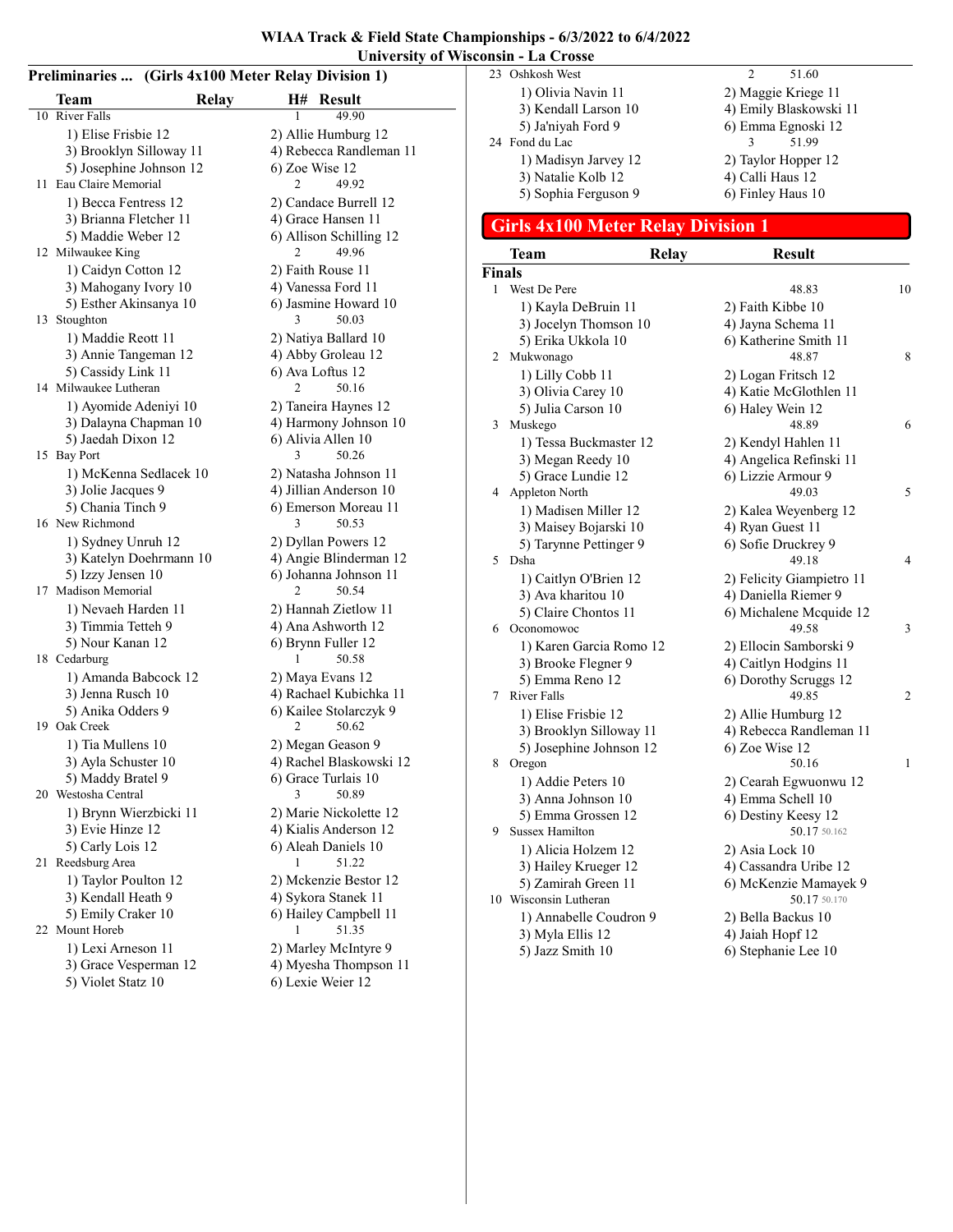#### Girls 4x200 Meter Relay Division 1

|    | Team                                           | Relay | H# 1 | <b>Result</b>                                  |
|----|------------------------------------------------|-------|------|------------------------------------------------|
|    | <b>Preliminaries</b>                           |       |      |                                                |
| 1  | Mukwonago                                      |       | 3    | 1:42.58                                        |
|    | 1) Lilly Cobb 11                               |       |      | 2) Olivia Carey 10                             |
|    | 3) Logan Fritsch 12                            |       |      | 4) Katie McGlothlen 11                         |
|    | 5) Julia Fischer 11                            |       |      | 6) Julia Carson 10                             |
| 2  | Homestead                                      |       | 2    | 1:42.83                                        |
|    | 1) Morgan Valentino 12                         |       |      | 2) Natalie Mueller 9                           |
|    | 3) Eva Brandenburg 10                          |       |      | 4) Korynne Moga 11                             |
|    | 5) Annika Johnson 10                           |       |      | 6) Anisa Barnett 9                             |
| 3  | West De Pere                                   |       | 1    | 1:43.34                                        |
|    | 1) Erika Ukkola 10                             |       |      | 2) Jocelyn Thomson 10                          |
|    | 3) Ellie Drews 11                              |       |      | 4) Faith Kibbe 10                              |
|    | 5) Kayla DeBruin 11                            |       |      | 6) Jayna Schema 11                             |
| 4  | Muskego                                        |       | 3    | 1:44.16                                        |
|    | 1) Tessa Buckmaster 12                         |       |      | 2) Angelica Refinski 11                        |
|    | 3) Megan Reedy 10                              |       |      | 4) Grace Lundie 12<br>6) Lizzie Armour 9       |
| 5  | 5) Elianna Dalamangas 11<br>Milwaukee Lutheran |       | 2    | 1:44.45                                        |
|    | 1) Ayomide Adeniyi 10                          |       |      | 2) Taneira Haynes 12                           |
|    | 3) Jatavia Robinson 11                         |       |      | 4) Harmony Johnson 10                          |
|    | 5) Dalayna Chapman 10                          |       |      | 6) LaAirmie Flowers 10                         |
| 6  | <b>Bay Port</b>                                |       | 2    | 1:44.54                                        |
|    | 1) McKenna Sedlacek 10                         |       |      | 2) Natasha Johnson 11                          |
|    | 3) Macy Biebel 10                              |       |      | 4) Nevaeh Johnson 11                           |
|    | 5) Madeline Thoreson 10                        |       |      | 6) Emerson Moreau 11                           |
| 7  | Dsha                                           |       | 1    | 1:44.73                                        |
|    | 1) Caitlyn O'Brien 12                          |       |      | 2) Ava kharitou 10                             |
|    | 3) Daniella Riemer 9                           |       |      | 4) Felicity Giampietro 11                      |
|    | 5) Mae Scheuing 11                             |       |      | 6) Lizzy Zeidler 12                            |
| 8  | Germantown                                     |       | 1    | 1:45.35                                        |
|    | 1) Reese Berge 10                              |       |      | 2) Addison Braidigan 9                         |
|    | 3) Gretchen McNeal 12                          |       |      | 4) Rylie Olson 10                              |
|    | 5) Melanie Marks 12                            |       |      | 6) Kaitlyn Wanezek 12                          |
| 9  | Eau Claire Memorial                            |       | 2    | 1:45.70                                        |
|    | 1) Becca Fentress 12                           |       |      | 2) Candace Burrell 12                          |
|    | 3) Brianna Fletcher 11                         |       |      | 4) Grace Hansen 11                             |
|    | 5) Allison Schilling 12<br>10 River Falls      |       |      | 6) Maddie Weber 12<br>1:45.90                  |
|    | 1) Elise Frisbie 12                            |       |      |                                                |
|    | 3) Brooklyn Silloway 11                        |       |      | 2) Morgan Prigge 12<br>4) Rebecca Randleman 11 |
|    | 5) Allie Humburg 12                            |       |      | 6) Abi Banitt 11                               |
| 11 | Wisconsin Lutheran                             |       | 1    | 1:45.92                                        |
|    | 1) Annabelle Coudron 9                         |       |      | 2) Madison Reid 10                             |
|    | 3) Bella Backus 10                             |       |      | 4) Jaiah Hopf 12                               |
|    | 5) Natalie Hatzung 11                          |       |      | 6) Jazz Smith 10                               |
|    | 12 Onalaska                                    |       | 1    | 1:46.18                                        |
|    | 1) Carmen Roraff 11                            |       |      | 2) Taylor Molling 11                           |
|    | 3) Alexandra Thomas 11                         |       |      | 4) Jenna Richgels 10                           |
|    | 5) Isabela Gutierrez 9                         |       |      | 6) Ella Stevens 9                              |
|    | 13 Verona Area                                 |       | 2    | 1:46.65                                        |
|    | 1) Kate Lewicki 12                             |       |      | 2) Nicole Repka 9                              |
|    | 3) Annika Rufenacht 10                         |       |      | 4) Lilly Wepking 10                            |
|    | 5) Renee Rech 12                               |       |      | 6) Ava Maradiaga 11                            |

14 Madison Memorial 3 1:47.12 1) Nevaeh Harden 11 2) Ana Ashworth 12 3) Hannah Zietlow 11 4) Morgan DeYoung 11 5) Awa Phatty 12 6) Audrey Braun 12<br>  $5 \times 1.47.32$ <br>  $1.47.32$ 15 Wauwatosa West 3 1) Henna Kingdom 12 2) Makayla Stinson 12 3) Olivia Schmidt 10 4) Kamiyla Green 10 5) Addison Bott 10 6) Jala Johnikin 10 16 Sheboygan South 2 1:47.53 1) Keeyana Judkins 10 2) Brenna Brotz 10 3) Rylee Brotz 12 4) Madeline Ognacevic 12 5) Katherine Ognacevic 9 17 Elkhorn Area 1 1:47.59 1) Lea Connolly 12 2) Emily Beinert 12 3) Addie Baker 10 4) Lily Cooper 11 5) Elizabeth Lockhart 12 6) Jenna Heindselman 10 18 1:47.65 Indian Trail Academy 3 1) Te'Janyia Watkins 11 2) Emily Barclay 12 3) Alissa Taylor 11 4) Mia Granucci 10 5) Heaven Williams 12 6) Gianni Harris 9 19 Hartford Union 1 1:47.94 1) Abby Tomes 10 2) Landri Benson 12<br>3) Nicole Rhodes 12 4) Sophie Stys 10 4) Sophie Stys 10 5) Chloe Gapinski 9 6) Madeline Mudra 12<br>ond du Lac 2 1:47.98 20 Fond du Lac 2 1) Madisyn Jarvey 12 2) Calli Haus 12 3) Natalie Kolb 12 4) Sydney Arndt 12 5) Taylor Hopper 12 6) Trinity Wallendal 11 21 1:48.53 Janesville Parker 2 1) Mia Riley 9 2) Brooke Payne 12 3) Shay Schuh 9 4) Amber Schoville 12 5) Mya Barnes 10 6) Emma Lippens 12<br>hawano Community 1 1:49.32 22 Shawano Community 1) Onna Hermann 10 2) Isabel Roloff 12 3) Adalyn Barkley 9 4) Makenna Bubolz 9 5) Piper Novitski 9 23 Franklin 3 1:50.17 1) Dru Davis 12 2) Parker Septon 12 3) Meara Sullivan 11 4) Haley Ring 12<br>5) Josie Graetz 10 6) Mary Therese 1 6) Mary Therese Pitcher 10 -- New Richmond 3 DQ 1) Angie Blinderman 12 2) Katelyn Doehrmann 10 3) Izzy Jensen 10 4) Dyllan Powers 12 5) Sydney Unruh 12 6) Lillian Carlson 11

#### Girls 4x200 Meter Relay Division 1

| Team                | <b>Result</b>                                               |    |
|---------------------|-------------------------------------------------------------|----|
| Finals              |                                                             |    |
| Mukwonago           | 1:41.69                                                     | 10 |
| 1) Lilly Cobb 11    | 2) Olivia Carey 10                                          |    |
| 3) Logan Fritsch 12 | 4) Katie McGlothlen 11                                      |    |
| 5) Julia Fischer 11 | 6) Julia Carson 10                                          |    |
| Muskego             | 1:42.59                                                     | 8  |
|                     | 2) Angelica Refinski 11                                     |    |
|                     | 4) Grace Lundie 12                                          |    |
| 5) Megan Reedy 10   | 6) Lizzie Armour 9                                          |    |
|                     | Relav<br>1) Tessa Buckmaster 12<br>3) Elianna Dalamangas 11 |    |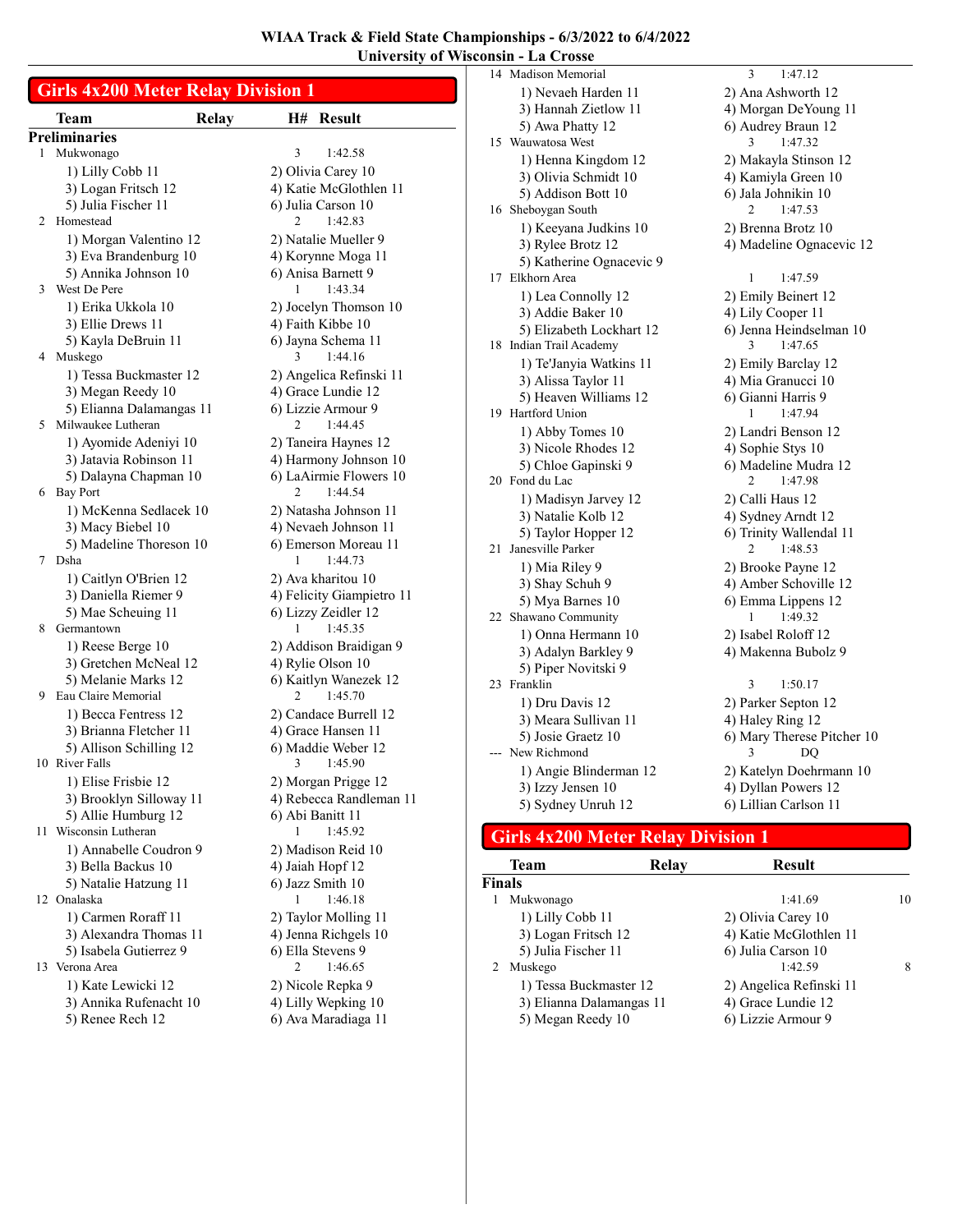| WIAA Track & Field State Championships - 6/3/2022 to 6/4/2022 |  |
|---------------------------------------------------------------|--|
| University of Wisconsin - La Crosse                           |  |

|   | Team                    | Relay | <b>Result</b>             |   |
|---|-------------------------|-------|---------------------------|---|
| 3 | Homestead               |       | 1:42.92                   | 6 |
|   | 1) Morgan Valentino 12  |       | 2) Natalie Mueller 9      |   |
|   | 3) Eva Brandenburg 10   |       | 4) Korynne Moga 11        |   |
|   | 5) Annika Johnson 10    |       | 6) Anisa Barnett 9        |   |
| 4 | West De Pere            |       | 1:43.62                   | 5 |
|   | 1) Erika Ukkola 10      |       | 2) Jocelyn Thomson 10     |   |
|   | 3) Ellie Drews 11       |       | 4) Faith Kibbe 10         |   |
|   | 5) Kayla DeBruin 11     |       | 6) Jayna Schema 11        |   |
| 5 | <b>River Falls</b>      |       | 1:44.08                   | 4 |
|   | 1) Elise Frisbie 12     |       | 2) Morgan Prigge 12       |   |
|   | 3) Brooklyn Silloway 11 |       | 4) Rebecca Randleman 11   |   |
|   | 5) Allie Humburg 12     |       | 6) Abi Banitt 11          |   |
| 6 | Dsha                    |       | 1:44.99                   | 3 |
|   | 1) Caitlyn O'Brien 12   |       | 2) Ava kharitou 10        |   |
|   | 3) Daniella Riemer 9    |       | 4) Felicity Giampietro 11 |   |
|   | 5) Mae Scheuing 11      |       | 6) Lizzy Zeidler 12       |   |
| 7 | Germantown              |       | 1:45.29                   | 2 |
|   | 1) Reese Berge 10       |       | 2) Addison Braidigan 9    |   |
|   | 3) Gretchen McNeal 12   |       | 4) Rylie Olson 10         |   |
|   | 5) Melanie Marks 12     |       | 6) Kaitlyn Wanezek 12     |   |
| 8 | <b>Bay Port</b>         |       | 1:45.40                   | 1 |
|   | 1) McKenna Sedlacek 10  |       | 2) Natasha Johnson 11     |   |
|   | 3) Macy Biebel 10       |       | 4) Nevaeh Johnson 11      |   |
|   | 5) Madeline Thoreson 10 |       | 6) Emerson Moreau 11      |   |
| 9 | Eau Claire Memorial     |       | 1:47.66                   |   |
|   | 1) Becca Fentress 12    |       | 2) Candace Burrell 12     |   |
|   | 3) Brianna Fletcher 11  |       | 4) Grace Hansen 11        |   |
|   | 5) Allison Schilling 12 |       | 6) Maddie Weber 12        |   |
|   | 10 Milwaukee Lutheran   |       | 1:47.71                   |   |
|   | 1) Ayomide Adeniyi 10   |       | 2) Taneira Haynes 12      |   |
|   | 3) Jatavia Robinson 11  |       | 4) Harmony Johnson 10     |   |
|   | 5) Dalayna Chapman 10   |       | 6) LaAirmie Flowers 10    |   |

#### Girls 4x400 Meter Relay Division 1

|               | <b>Team</b>                | Relay |                | <b>H# Result</b>        |
|---------------|----------------------------|-------|----------------|-------------------------|
|               | <b>Preliminaries</b>       |       |                |                         |
|               | West De Pere               |       | 3              | 3:56.73                 |
|               | 1) Faith Kibbe 10          |       |                | 2) Jocelyn Thomson 10   |
|               | 3) Emily Sharapata 11      |       |                | 4) Eliza Aitken 11      |
|               | 5) Kalli Vannieuwenhoven 9 |       |                | 6) Raelyn Mader 10      |
| $\mathcal{D}$ | <b>Stevens Point</b>       |       | $\mathfrak{D}$ | 3:59.17                 |
|               | 1) Brittany Beadles 11     |       |                | 2) Jenna Jones 9        |
|               | 3) Anna Plautz 11          |       |                | 4) Roisin Willis 12     |
|               | 5) Taigan Anderson 11      |       |                | 6) Autumn Itzen 12      |
| 3             | Muskego                    |       | 1              | 4:00.39                 |
|               | 1) Elianna Dalamangas 11   |       |                | 2) Grace Lundie 12      |
|               | 3) Maddie Armour 11        |       |                | 4) Rachel Helm 12       |
|               | 5) Angelica Refinski 11    |       |                | 6) Jillian Kneisler 9   |
| 4             | <b>Brookfield Central</b>  |       | 2              | 4:00.79                 |
|               | 1) Clare Marchant 10       |       |                | 2) Bella Schultz 12     |
|               | 3) Sydney Milton 10        |       |                | 4) Ellie Coragio 12     |
|               | 5) Alina Prusko 12         |       |                | 6) Katherine Schmidt 12 |
|               |                            |       |                |                         |

5 4:00.96 Verona Area 1 1) Ava Maradiaga 11 2) Nicole Repka 9 3) Annika Rufenacht 10 4) Mary Kate Lichty 12 5) Kate Lewicki 12 6) Lilly Hauski 11<br>av Port 2 4:01.68 6 Bay Port 1) Natasha Johnson 11 2) Kyla Hendricks 11 3) Abby LaRonge 12 4) Nevaeh Johnson 11 5) Madeline Thoreson 10 6) Jolie Jacques 9 7 4:02.42 Germantown 3 1) Reese Berge 10 2) Lauren Jex 12 3) Melanie Marks 12 4) Gretchen McNeal 12 5) Claire Reedy 9 6) Addison Braidigan 9 8 4:02.66 Onalaska 1 1) Alexandra Thomas 11 2) Taylor Molling 11 3) Josie Blum 11 4) Isabela Gutierrez 9 5) Jillian Lonning 12 6) Keagan Anderson 10<br>
lew Richmond 2 4:03.74 9 New Richmond 1) Angie Blinderman 12 2) Ceana Dietz 11 3) Izzy Jensen 10 4) Dyllan Powers 12 5) Katelyn Doehrmann 10 6) Lillian Carlson 11 10 Arrowhead 3 4:03.82 1) Bella Samz 11 2) Emma Rathje 11<br>3) Madison Hook 10 4) Taylor Thimmeso 5) Elle Brunner 9 6) Sophie Herriot 12<br>
12 4:05.17 11 Merrill 2 1) Elizabeth Schmidt 12 2) Mia Smith 9 3) Olivia Troyer 11 4) Madison Crossman 11 5) Jalie Severt 10 6) Emma Marlowe 12<br>Vest Bend West 1 4:05.32 12 West Bend West 1 1) Jenna Pierre 10 2) Leah Nagel 12 3) Morgan Kopidlansky 12 4) Sarah Roemer 12 5) Nina Balkevich 11 6) Annabelle Gonnering 10<br>ewaukee 2 4:05.77 13 Pewaukee 1) Ava Westerman 11 2) Elizabeth Ehlert 12 3) Lauren Mistele 11 4) Alyssa Myers 12 5) Grace Pasdera 11 6) Leah Moe 9<br>Vhitefish Bay 3 4.05.96 14 Whitefish Bay 3 1) Martha Mitchell 10 2) Anneh Britz 12 3) Kate Graham 12 4) Lola Kolawole 11<br>5) Lily Girzadas 10 6) Liz Gaeta 12 5) Lily Girzadas 10 6) Liz Gaeta 12<br>
Inion Grove 1 4:05.97 15 Union Grove 1 1) Abby Puckett 11 2) Alyssa Gruber 10 3) Ashley Lamers 9 4) Brooklyn Lamers 10 5) Riley Kayler 11 6) Ava Mars 11 16 DeForest 3 4:07.40 1) Jocelyn Pickhardt 12 2) Ally Armstrong 9 3) Logan Peters 11 4) Anna Szepieniec 11<br>5) Stacy Kipkoskei 10 6) Marit Manske 9 5) Stacy Kipkoskei 10 6) Marit Manske<br>Vaukesha West 1 4:08.06 17 Waukesha West 1 1) Kaitlyn Ulalisa 11 2) Jamila Beard 11<br>3) Berkeley Krell 12 4) Kiley Sereno 11 3) Berkeley Krell 12 5) Kylie Anderson 12 6) Halla Barnes 11 18 4:11.38 Kimberly 1 1) Dee Vassar 9 2) Danielle Van Grinsven 12<br>3) Madelyn Dillenburg 10 4) Jillian Krueger 10 3) Madelyn Dillenburg 10 5) Kate McGinnis 9 6) Cadence Wadel 10

4) Taylor Thimmesch 10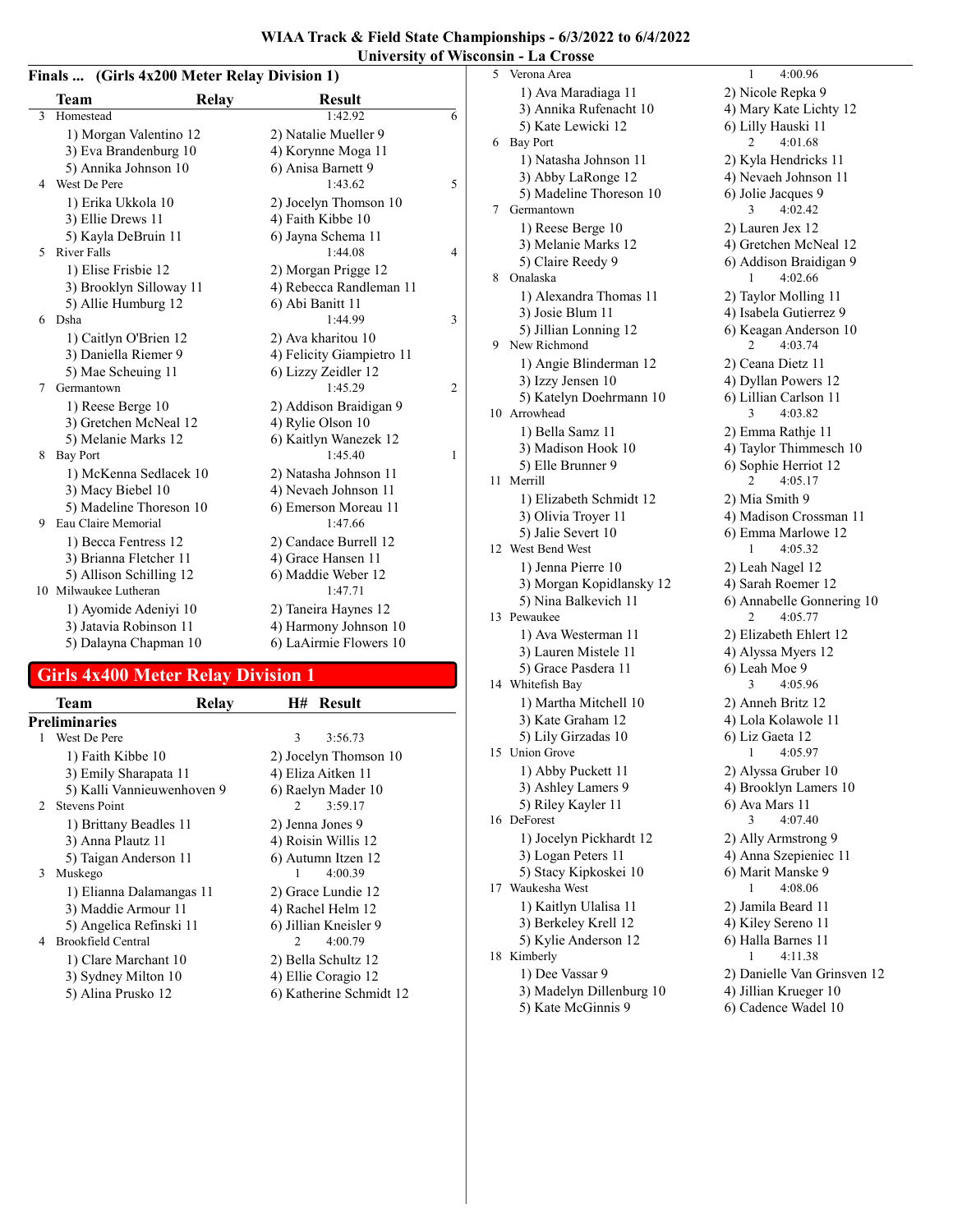| WIAA Track & Field State Championships - 6/3/2022 to 6/4/2022 |  |
|---------------------------------------------------------------|--|
| University of Wisconsin - La Crosse                           |  |

#### Preliminaries ... (Girls 4x400 Meter Relay Division 1)

| Team                     | Relay | H# Result                  |  |
|--------------------------|-------|----------------------------|--|
| 19 Elkhorn Area          |       | 4:12.36<br>1               |  |
| 1) Ila Flath 10          |       | 2) Lily Cooper 11          |  |
| 3) Aubrey Schreiber 10   |       | 4) Kaeleigh Runnells 12    |  |
| 5) Addie Baker 10        |       | 6) Laura Hensel 9          |  |
| 20 Franklin              |       | 4:12.78<br>3               |  |
| 1) Meara Sullivan 11     |       | 2) Mary Therese Pitcher 10 |  |
| 3) Josie Graetz 10       |       | 4) Dru Davis 12            |  |
| 5) Hana Smith 10         |       | 6) Madison Gramblicka 10   |  |
| Sheboygan South<br>21    |       | 4:15.12<br>$\mathbf{3}$    |  |
| 1) Madeline Ognacevic 12 |       | 2) Brenna Brotz 10         |  |
| 3) Keeyana Judkins 10    |       | 4) Rylee Brotz 12          |  |
| 5) Katherine Ognacevic 9 |       |                            |  |
| 22. Manitowoc Lincoln    |       | 4:15.30<br>2               |  |
| 1) Breanna Jansky 9      |       | 2) Audrey Rabitz 11        |  |
| 3) Lexi Brey 10          |       | 4) Tessa Campbell 9        |  |
| 5) Addison Jalbert 9     |       | 6) Allie Tellen 9          |  |
| 23 Fort Atkinson         |       | 4:16.58<br>3               |  |
| 1) Adyn Theriault 12     |       | 2) Laurel Miller 12        |  |
| 3) Kaitlyn Burke 11      |       | 4) Jada Zorn 12            |  |
| 5) Mary Worden 9         |       | 6) Mallory Gasper 11       |  |
| 24 Oregon                |       | 4:18.47<br>$\mathfrak{D}$  |  |
| 1) Sophie Herweijer 10   |       | 2) Belah Fry 10            |  |
| 3) Grace Riedl 12        |       | 4) Delaney Nyenhuis 10     |  |
| 5) Emma Schell 10        |       | 6) Dasha Vorontsov 11      |  |
|                          |       |                            |  |

# Girls 4x400 Meter Relay Division 1

|                | Team                       | Relay | <b>Result</b>           |    |
|----------------|----------------------------|-------|-------------------------|----|
| Finals         |                            |       |                         |    |
| $\mathbf{1}$   | West De Pere               |       | 3:54.61                 | 10 |
|                | 1) Faith Kibbe 10          |       | 2) Jocelyn Thomson 10   |    |
|                | 3) Emily Sharapata 11      |       | 4) Eliza Aitken 11      |    |
|                | 5) Kalli Vannieuwenhoven 9 |       | 6) Raelyn Mader 10      |    |
| $\mathfrak{D}$ | <b>Stevens Point</b>       |       | 3:58.02                 | 8  |
|                | 1) Brittany Beadles 11     |       | 2) Taigan Anderson 11   |    |
|                | 3) Anna Plautz 11          |       | 4) Roisin Willis 12     |    |
|                | 5) Jenna Jones 9           |       | 6) Autumn Itzen 12      |    |
| 3              | <b>Brookfield Central</b>  |       | 4:02.00                 | 6  |
|                | 1) Clare Marchant 10       |       | 2) Bella Schultz 12     |    |
|                | 3) Sydney Milton 10        |       | 4) Ellie Coragio 12     |    |
|                | 5) Alina Prusko 12         |       | 6) Katherine Schmidt 12 |    |
| 4              | Germantown                 |       | 4:02.65                 | 5  |
|                | 1) Reese Berge 10          |       | 2) Lauren Jex 12        |    |
|                | 3) Melanie Marks 12        |       | 4) Gretchen McNeal 12   |    |
|                | 5) Claire Reedy 9          |       | 6) Addison Braidigan 9  |    |
| 5              | <b>Bay Port</b>            |       | 4:04.47                 | 4  |
|                | 1) Natasha Johnson 11      |       | 2) Kyla Hendricks 11    |    |
|                | 3) Abby LaRonge 12         |       | 4) Nevaeh Johnson 11    |    |
|                | 5) Madeline Thoreson 10    |       | 6) Jolie Jacques 9      |    |
| 6              | Verona Area                |       | 4:04.68                 | 3  |
|                | 1) Ava Maradiaga 11        |       | 2) Nicole Repka 9       |    |
|                | 3) Annika Rufenacht 10     |       | 4) Mary Kate Lichty 12  |    |
|                | 5) Kate Lewicki 12         |       | 6) Lilly Hauski 11      |    |

|   | Onalaska                 | 4:05.02                 | $\overline{2}$ |
|---|--------------------------|-------------------------|----------------|
|   | 1) Alexandra Thomas 11   | 2) Taylor Molling 11    |                |
|   | 3) Josie Blum 11         | 4) Isabela Gutierrez 9  |                |
|   | 5) Jillian Lonning 12    | 6) Keagan Anderson 10   |                |
| 8 | Muskego                  | 4:05.45                 | 1              |
|   | 1) Elianna Dalamangas 11 | 2) Grace Lundie 12      |                |
|   | 3) Rachel Helm 12        | 4) Angelica Refinski 11 |                |
|   | 5) Maddie Armour 11      | 6) Jillian Kneisler 9   |                |
| 9 | Arrowhead                | 4:05.52                 |                |
|   | 1) Bella Samz 11         | 2) Emma Rathje 11       |                |
|   | 3) Madison Hook 10       | 4) Taylor Thimmesch 10  |                |
|   | 5) Elle Brunner 9        | 6) Sophie Herriot 12    |                |
|   | 10 New Richmond          | 4:05.68                 |                |
|   | 1) Angie Blinderman 12   | 2) Ceana Dietz 11       |                |
|   | 3) Izzy Jensen 10        | 4) Dyllan Powers 12     |                |
|   | 5) Katelyn Doehrmann 10  | 6) Lillian Carlson 11   |                |

# Girls 4x800 Meter Relay Division 1

|               | Team                        | Relay | <b>H#</b>      | <b>Result</b>            |              |
|---------------|-----------------------------|-------|----------------|--------------------------|--------------|
| <b>Finals</b> |                             |       |                |                          |              |
| 1             | Fort Atkinson               |       | 2              | 9:30.31                  | 10           |
|               | 1) Laurel Miller 12         |       |                | 2) Sophie Chapman 12     |              |
|               | 3) Mary Worden 9            |       |                | 4) Jada Zorn 12          |              |
|               | 5) Kaitlyn Burke 11         |       |                | 6) Lydia Smith 12        |              |
| 2             | Kimberly                    |       |                | 9:31.35                  | 8            |
|               | 1) Danielle Van Grinsven 12 |       |                | 2) Dee Vassar 9          |              |
|               | 3) Samantha Harke 11        |       |                | 4) Jillian Krueger 10    |              |
|               | 5) Gabby Allard 11          |       |                | 6) Evy Karls 9           |              |
| 3             | Middleton                   |       | 2              | 9:31.92                  | 6            |
|               | 1) Zaira Malloy-Salgado 11  |       |                | 2) Tait Haag 10          |              |
|               | 3) Lauren Pansegrau 12      |       |                | 4) Maddie Ruszkiewicz 12 |              |
|               | 5) Mia LaRico 12            |       |                | 6) Molly Haag 12         |              |
| 4             | Muskego                     |       | 1              | 9:34.78                  | 5            |
|               | 1) Olivia Serdynski 9       |       |                | 2) Sarah Martens 11      |              |
|               | 3) Maddie Armour 11         |       |                | 4) Rachel Helm 12        |              |
|               | 5) Lindy Niemiec 11         |       |                | 6) Zoriana Zembroski 10  |              |
| 5             | Waukesha West               |       | 2              | 9:36.38                  | 4            |
|               | 1) Berkeley Krell 12        |       |                | 2) Kylie Anderson 12     |              |
|               | 3) Myra Stray 11            |       |                | 4) Kiley Sereno 11       |              |
|               | 5) Nicole Major 11          |       |                | 6) Valerie Bratt 10      |              |
| 6             | Hudson                      |       | $\mathfrak{D}$ | 9:42.16                  | 3            |
|               | 1) Manon Field 12           |       |                | 2) Rebecca Belany 10     |              |
|               | 3) Ruby Mitchell 11         |       |                | 4) Haley Loewe 10        |              |
|               | 5) Lyla Vlcek 9             |       |                | 6) India Swanson 10      |              |
| 7             | Arrowhead                   |       | $\overline{2}$ | 9:45.31                  | 2            |
|               | 1) Lucy Duchac 12           |       |                | 2) Anne Straka 10        |              |
|               | 3) Elle Brunner 9           |       |                | 4) Alyssa Nielsen 12     |              |
|               | 5) Libby Ray 10             |       |                | 6) Sydney Ray 11         |              |
| 8             | Appleton North              |       | 1              | 9:49.69                  | $\mathbf{1}$ |
|               | 1) Ellison Kohlbeck 12      |       |                | 2) Karissa Smith 11      |              |
|               | 3) Lily Kramer 11           |       |                | 4) Anika Nettekoven 12   |              |
|               | 5) Francesca Augelli 11     |       |                | 6) Caroline Vanderloop 9 |              |
| 9             | <b>Brookfield East</b>      |       | 2              | 9:51.26                  |              |
|               | 1) Addison Doyle 9          |       |                | 2) Lilah Lupton 9        |              |
|               | 3) Amari Siegfried 9        |       |                | 4) Hannah Daws 12        |              |
|               | 5) Kayla Leatherman 10      |       |                | 6) Emily Enright 9       |              |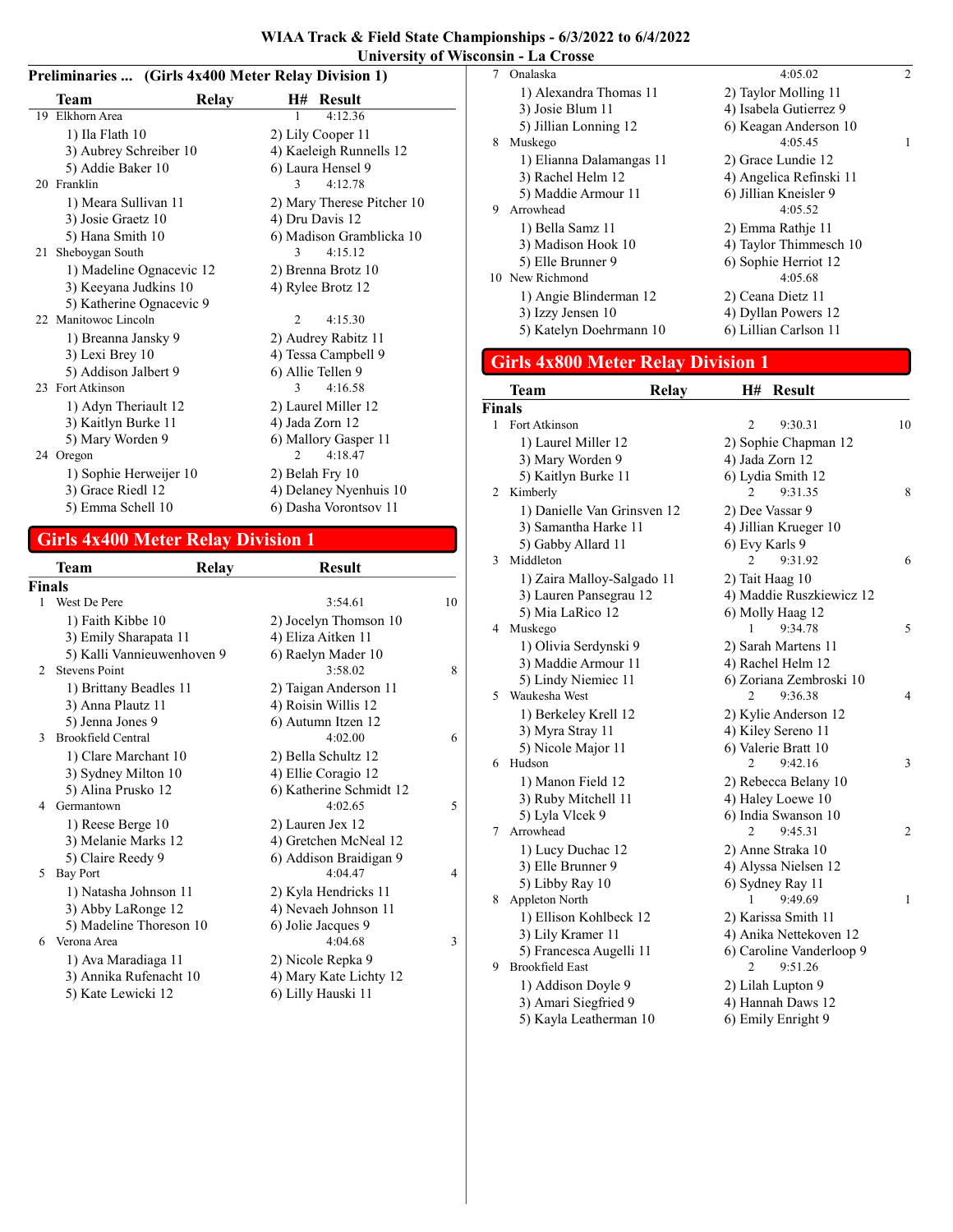| WIAA Track & Field State Championships - 6/3/2022 to 6/4/2022 |  |
|---------------------------------------------------------------|--|
| University of Wisconsin - La Crosse                           |  |

|  | Finals  (Girls 4x800 Meter Relay Division 1) |
|--|----------------------------------------------|
|--|----------------------------------------------|

|    | Team<br>10 Waunakee                           | <b>Relay</b> | Н#<br>2         | Result<br>9:51.96                           |
|----|-----------------------------------------------|--------------|-----------------|---------------------------------------------|
|    |                                               |              |                 |                                             |
|    | 1) Rachel Gregorich 9                         |              |                 | 2) Carla Schwitters 10                      |
|    | 3) Clare Burcalow 11<br>5) Brinley Everson 11 |              |                 | 4) Lila Branchaw 12<br>6) Sofia Pieton 10   |
|    | 11 Wauwatosa East                             |              | 2               | 9:52.06                                     |
|    | 1) Lily Knaack 10                             |              |                 | 2) Cailin Olenchek 12                       |
|    | 3) Chiara White 11                            |              |                 | 4) Nadia Phillips 11                        |
|    | 5) Stephanie Anderson 10                      |              |                 | 6) Isabella Drewek 12                       |
|    | 12 Whitefish Bay                              |              | 2               | 9:52.37                                     |
|    | 1) Paige Haglund 9                            |              | 2) Ixzel Rios 9 |                                             |
|    | 3) Caroline Schmidt 12                        |              |                 | 4) Natalie Miller 11                        |
|    | 5) Mary Block 10                              |              |                 | 6) Lydia Miller 11                          |
|    | 13 Fond du Lac                                |              | 1               | 9:53.16                                     |
|    | 1) Sophie Schneider 12                        |              |                 | 2) Jaimie Deschand 12                       |
|    | 3) Hannah Lee Uecker 10                       |              |                 | 4) Ally Schmitz 12                          |
|    | 5) Alyssa Giese 11                            |              |                 | 6) Veronika Henning 11                      |
|    | 14 Slinger                                    |              | 1               | 9:58.44                                     |
|    | 1) Violet Schulteis 10                        |              |                 | 2) Ava Feilbach 12                          |
|    | 3) Bailey Schmoldt 9                          |              |                 | 4) Kacey Ott 12                             |
|    | 5) Summer Schuster 11                         |              |                 | 6) Lauren Osborn 10                         |
|    | 15 Green Bay Preble                           |              | 1               | 9:58.69                                     |
|    | 1) Gabrielle Haller 9                         |              |                 | 2) Elise Smith 11                           |
|    | 3) Hailey Novitski 11                         |              |                 | 4) Emma Dornbush 10                         |
|    | 5) Allison Buraczewski 10                     |              |                 | 6) Helena Paplham 10                        |
|    | 16 Monona Grove                               |              | 2               | 10:02.26                                    |
|    | 1) Toni Kozich 9                              |              |                 | 2) Elena Kozich 12                          |
|    | 3) Erica Eastman 11<br>5) Mackenzie Babcock 9 |              |                 | 4) Allison Yundt 12<br>6) Aaliyah Rogers 10 |
| 17 | Janesville Craig                              |              | $\mathbf{1}$    | 10:03.10                                    |
|    | 1) Kera Riley 11                              |              |                 | 2) Abi Anderson 9                           |
|    | 3) Julianna Moran 9                           |              |                 | 4) Rylee Coleman 12                         |
|    | 5) Addison Fagan 9                            |              |                 | 6) Nelly Soto 12                            |
|    | 18 Eau Claire Memorial                        |              | 1               | 10:05.85                                    |
|    | 1) Evelyn Durkee 12                           |              |                 | 2) Elizabeth King 11                        |
|    | 3) Avery Lentz 9                              |              |                 | 4) Jillian Heth 12                          |
|    | 5) Lindsay Berg 9                             |              |                 | 6) Alexis Drier 9                           |
|    | 19 Pewaukee                                   |              | 1               | 10:08.93                                    |
|    | 1) Sophie Honl 11                             |              | 2) Leah Moe 9   |                                             |
|    | 3) Elizabeth Ehlert 12                        |              |                 | 4) Alyssa Myers 12                          |
|    | 5) Ella Hansen 11                             |              |                 | 6) Addy Nysse 11                            |
|    | 20 Verona Area                                |              | 2               | 10:11.08                                    |
|    | 1) Hannah Dohnal 11                           |              |                 | 2) Raelyn Bartels 10                        |
|    | 3) Mary Kate Lichty 12                        |              |                 | 4) Lexi Remiker 10                          |
| 21 | 5) Liz den Daas 9<br>Franklin                 |              | 1               | 6) Maya Witkowski 9<br>10:11.11             |
|    |                                               |              |                 |                                             |
|    | 1) Madison Gramblicka 10<br>3) Hana Smith 10  |              |                 | 2) Claire Wood 12<br>4) Hannah Ross 11      |
|    | 5) Reagan Svicek 10                           |              |                 | 6) Grace Wood 10                            |
|    | 22 Stevens Point                              |              | 1               | 10:11.56                                    |
|    | 1) Brittany Beadles 11                        |              |                 | 2) Autumn Itzen 12                          |
|    | 3) Jenna Jones 9                              |              |                 | 4) Sarah Hopp 10                            |
|    | 5) Josie Reeve 12                             |              |                 | 6) Lilly Higgins 11                         |
|    |                                               |              |                 |                                             |

| 23 Racine Case         | 10:21.01                |
|------------------------|-------------------------|
| 1) Audrey Amaya 12     | 2) Roselyn Pacheco 12   |
| 3) Amelia Wiesner 11   | 4) Emilia Altamirano 12 |
| 5) Grace Neumann 9     | 6) Sophia Daniels 9     |
| 24 Neenah              | 10:22.84                |
| 1) Hadley Hackinson 12 | 2) Rebecca Marsh 12     |
| 3) Lexi Dorner 10      | 4) Lauren Tears 11      |
| 5) Brooke Veith 9      | 6) Mazie Olkowski 9     |
|                        |                         |

# Girls High Jump Division 1

|                | Name                 |                 | Yr School              | <b>Result</b> |     |
|----------------|----------------------|-----------------|------------------------|---------------|-----|
| <b>Finals</b>  |                      |                 |                        |               |     |
| 1              | Olivia VanZeeland    | 12 <sub>1</sub> | Kaukauna               | 5-04.00       | 10  |
| 2              | Cassie Siegel        | 11              | Sun Prairie            | $5-02.00$     | 6.3 |
| 2              | Ayden Yee            | 11              | Franklin               | 5-02.00       | 6.3 |
| $\mathfrak{D}$ | Madeline Zirbel      | 12 <sub>1</sub> | West De Pere           | 5-02.00       | 6.3 |
| 5              | Anneh Britz          | 12              | Whitefish Bay          | 5-02.00       | 4   |
| 6              | Lina Farkas          | 11              | <b>Stevens Point</b>   | 5-02.00       | 3   |
| 7              | Kacey Ott            | 12              | Slinger                | 5-02.00       | 2   |
| 8              | Liberty Christianson | 12              | D. C. Everest          | 5-02.00       | 1   |
| 9              | Alaina Ortiz         | 9               | Franklin               | $5 - 02.00$   |     |
| 10             | Gretchen Greischar   | 10              | Whitefish Bay          | $5-02.00$     |     |
| 10             | Madeline Hogan       | 11              | Monona Grove           | $5-02.00$     |     |
| 12             | Grace Schneider      | 12              | Wis. Lutheran          | $5 - 00.00$   |     |
| 12             | Sydney Schroeder     | 12              | Bay Port               | $5 - 00.00$   |     |
|                | 12 Alexis Williams   | 12.             | West Bend West         | 5-00.00       |     |
| 12.            | Danielle Minsaas     | 11              | Marshfield             | $5 - 00.00$   |     |
|                | 12 Claire Ammeraal   | 12              | La Follette            | 5-00.00       |     |
| 17             | Lauren Grier         | 11              | Fond du Lac            | 5-00.00       |     |
| 18             | Kayla Wigley         | 12              | Wis. Lutheran          | $5 - 00.00$   |     |
| 19             | <b>Emerson Myers</b> | 10              | Madison Memorial       | $4 - 10.00$   |     |
| 19             | Sylvie Zgonc         | 11              | <b>Sussex Hamilton</b> | $4 - 10.00$   |     |
| 21             | Monika Berg          | 11              | <b>Union Grove</b>     | $4 - 10.00$   |     |
| ---            | Kyla Saleh           | 11              | Waunakee               | <b>NH</b>     |     |
|                | Samantha Cook        | 10              | Waunakee               | NH            |     |
| ---            | Neenah Hughes        | 10              | Wauwatosa East         | NH            |     |

# Girls Pole Vault Division 1

|               | Name                 |    | Yr School        | <b>Result</b> |                |
|---------------|----------------------|----|------------------|---------------|----------------|
| Finals        |                      |    |                  |               |                |
| 1             | Peyton Berryman      |    | 12 Homestead     | 12-09.00      | 10             |
| $\mathcal{L}$ | Eliza Aitken         | 11 | West De Pere     | 12-00.00      | 8              |
| 3             | Hope Stangel         | 11 | Wauwatosa East   | 12-00.00      | 6              |
| 4             | Araceli De Leo Lopez | 12 | Oak Creek        | 12-00.00      | 5              |
| 5             | Ryann Wesley         | 10 | Whitefish Bay    | 11-06.00      | 4              |
| 6             | Sophie Herriot       | 12 | Arrowhead        | 11-00.00      | 3              |
| 7             | Julia Klein          | 12 | West Allis Hale  | 11-00.00      | $\overline{2}$ |
| 8             | Mikayla Pardun       | 11 | Arrowhead        | 11-00.00      | 1              |
| 9             | Erica Miner          | 9  | Oak Creek        | 11-00.00      |                |
| 10            | Kendyl Hahlen        | 11 | Muskego          | 11-00.00      |                |
| 11            | Sarah Hershberger    | 12 | Madison Memorial | 11-00.00      |                |
| 12.           | Lilian Reiner        | 10 | Madison East     | 10-06.00      |                |
| 12            | Amber Schoville      | 12 | Janesville Park  | 10-06.00      |                |
|               | 14 Megan Dorsey      | 11 | De Pere          | 10-06.00      |                |
| 14            | Reanna Edwards       | 12 | D. C. Everest    | 10-06.00      |                |
|               | 16 Camryn Baciak     | 12 | West De Pere     | 10-06.00      |                |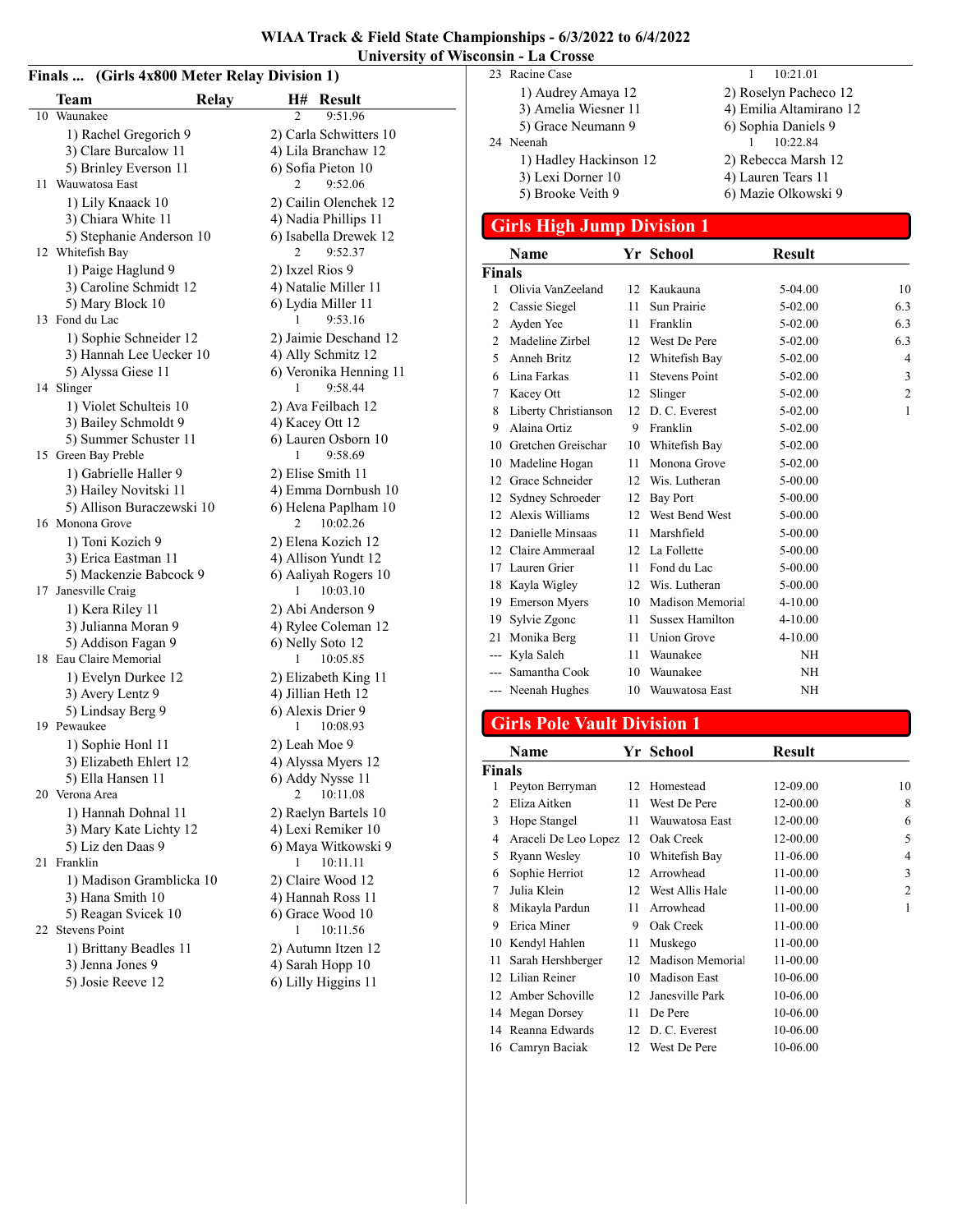#### Finals ... (Girls Pole Vault Division 1)

| <b>Name</b>            |    | <b>Yr School</b> | <b>Result</b>                                                                                                             |
|------------------------|----|------------------|---------------------------------------------------------------------------------------------------------------------------|
| 17 Natalia Figueroa    |    |                  | 10-06.00                                                                                                                  |
| 18 Kamryn McNally      |    |                  | 10-00.00                                                                                                                  |
| 19 Sophie Nikolay      |    |                  | 10-00.00                                                                                                                  |
| 19 Nikki Wilcox        | 9  | Mukwonago        | 10-00.00                                                                                                                  |
| --- Mila Westra        | 10 | Beaver Dam       | NH                                                                                                                        |
| --- Chloe Weisenberger |    |                  | <b>NH</b>                                                                                                                 |
| --- Audrey Brenner     |    |                  | <b>NH</b>                                                                                                                 |
| --- Allie Orlowski     |    |                  | <b>NH</b>                                                                                                                 |
| --- Madeline Mudra     |    |                  | NH                                                                                                                        |
|                        |    |                  | 12 Sun Prairie<br>12 Holmen<br>12 Marshfield<br>12 Wausau West<br>10 Fond du Lac<br>12 Wis. Lutheran<br>12 Hartford Union |

## Girls Long Jump Division 1

|               | Name                   |    | Yr School       | H#             | <b>Result</b> |                |
|---------------|------------------------|----|-----------------|----------------|---------------|----------------|
| <b>Finals</b> |                        |    |                 |                |               |                |
| 1             | Rachel Blaskowski      | 12 | Oak Creek       | 3              | 19-09.75      | 10             |
| 2             | Caitlyn O'Brien        | 12 | Dsha            | 3              | 18-10.75      | 8              |
| 3             | Jaiah Hopf             | 12 | Wis. Lutheran   | 3              | 18-10.50      | 6              |
| 4             | Brooklyn Sandvig       | 11 | Chippewa Falls  | 3              | 18-10.25      | 5              |
| 5             | Lily Taczala           | 10 | Franklin        | 3              | 18-03.00      | $\overline{4}$ |
| 6             | Eve Van De Hey         | 12 | Kaukauna        | 3              | 18-00.25      | 3              |
| 7             | Madeline Thoreson      | 10 | <b>Bay Port</b> | 3              | 17-11.50      | $\overline{2}$ |
| 8             | Sydney Arndt           | 12 | Fond du Lac     | $\overline{c}$ | 17-10.50      | 1              |
| 9             | Ellie Zagel            | 11 | Slinger         | $\overline{2}$ | 17-10.00      | <b>NWI</b>     |
| 10            | <b>Essence Burrows</b> | 10 | Whitefish Bay   | 2              | 17-07.00      | <b>NWI</b>     |
| 11            | Kaylee Rogaczewski     | 10 | Whitnall        | 3              | 17-04.50      | <b>NWI</b>     |
| 12            | Olivia Theisen         | 11 | Nicolet         | 1              | 17-04.25      | <b>NWI</b>     |
| 13            | Kamryn McNally         | 12 | Holmen          | 1              | 17-00.25      | <b>NWI</b>     |
| 14            | <b>Ashley Davies</b>   | 11 | Waukesha North  | 2              | 16-11.00      | <b>NWI</b>     |
| 15            | Brenna Lehrke          | 12 | D. C. Everest   | $\overline{2}$ | 16-09.00      | <b>NWI</b>     |
| 16            | Lola Kolawole          | 11 | Whitefish Bay   | 1              | 16-06.00      | <b>NWI</b>     |
| 17            | <b>Ryan Guest</b>      | 11 | Appleton North  | $\overline{c}$ | 16-05.50      | <b>NWI</b>     |
| 18            | Audrey Seefeld         | 10 | Sun Prairie     | 1              | 16-05.00      | <b>NWI</b>     |
| 19            | Adyn Theriault         | 12 | Fort Atkinson   | 1              | 16-03.50      | <b>NWI</b>     |
| 20            | <b>Dyllan Powers</b>   | 12 | New Richmond    | 1              | 16-02.75      | <b>NWI</b>     |
| 21            | Hailey Campbell        | 11 | Reedsburg Area  | 2              | 15-11.50      | <b>NWI</b>     |
| 22            | Sykora Stanek          | 11 | Reedsburg Area  | 1              | 15-07.75      | <b>NWI</b>     |
|               | Haley Wein             | 12 | Mukwonago       | 1              | <b>FOUL</b>   |                |
| $---$         | <b>Audrey Brenner</b>  | 10 | Fond du Lac     | $\overline{2}$ | <b>FOUL</b>   |                |

# Girls Triple Jump Division 1

|               | Name                 |                 | Yr School          | H#             | <b>Result</b> |                |
|---------------|----------------------|-----------------|--------------------|----------------|---------------|----------------|
| <b>Finals</b> |                      |                 |                    |                |               |                |
|               | Jaiah Hopf           | 12 <sub>1</sub> | Wis. Lutheran      | $\mathcal{L}$  | 40-08.75      | 10             |
| 2             | Anna Szepieniec      | 11              | <b>DeForest</b>    | $\mathcal{L}$  | 39-00.75      | 8              |
| 3             | Lily Taczala         | 10              | Franklin           | $\overline{c}$ | 38-06.50      | 6              |
| 4             | Parker Septon        | 12              | Franklin           | $\overline{c}$ | 38-01.00      | 5              |
| 5             | Anisa Barnett        | 9               | Homestead          | $\overline{c}$ | 38-00.50      | 4              |
| 6             | Ellie Zagel          | 11              | Slinger            | 1              | 37-04.00      | 3              |
| 7             | Sadie Rakovec        | 12              | D. C. Everest      | $\overline{c}$ | 36-11.00      | $\mathfrak{D}$ |
| 8             | Brenna Lehrke        |                 | 12 D.C. Everest    | 2              | 36-10.75      |                |
| 9             | Alexa Kinas          | 10              | Kaukauna           | $\mathfrak{D}$ | 36-06.75      | <b>NWI</b>     |
| 10            | <b>Emerson Myers</b> | 10              | Madison Memorial 2 |                | 36-05.75      | <b>NWI</b>     |
| 11            | Mackenzey Kronberg   | 12              | Bay Port           | 2              | 36-03.75      | <b>NWI</b>     |
|               | 12 Gianna Trotter    | 12              | Fond du Lac        | 1              | 36-02.50      | NWI            |
| 13            | <b>Ashley Davies</b> | 11              | Waukesha North     | 1              | 35-11.25      | <b>NWI</b>     |

| 14 Cirena Taylor-Marqua 10 Green Bay Preble 2 |    |                    |   | 35-08.50 | <b>NWI</b> |
|-----------------------------------------------|----|--------------------|---|----------|------------|
| 15 Haley Kanitz                               |    | 12 Menomonee Falls |   | 35-08.25 | <b>NWI</b> |
| 16 Haley Wein                                 |    | 12 Mukwonago       | 2 | 35-06.00 | <b>NWI</b> |
| 17 Camryn Knaack                              | 11 | Badger             | 1 | 34-11.50 | NWI.       |
| 18 Avery Adams                                |    | 10 Mukwonago       | 1 | 34-11.00 | <b>NWI</b> |
| 19 Ava Krista                                 | 9  | Chippewa Falls     | 1 | 34-10.75 | <b>NWI</b> |
| 20 Halle Hahn                                 |    | 12 Reedsburg Area  | 1 | 34-09.25 | NWI.       |
| 21 Ayden Yee                                  | 11 | Franklin           | 1 | 34-03.25 | <b>NWI</b> |
| 22 Addison Zick                               |    | 12 Manitowoc Linc. | 1 | 33-07.25 | NWI.       |
| 23 McKenzie Stacy                             | 11 | Nicolet            | 1 | 33-04.50 | <b>NWI</b> |
| 24 Daniella Riemer                            | 9  | Dsha               | 1 | 32-07.25 | NWI.       |
|                                               |    |                    |   |          |            |

# Girls Shot Put Division 1

|               | Name                    |    | Yr School              | H#             | <b>Result</b> |                |
|---------------|-------------------------|----|------------------------|----------------|---------------|----------------|
| <b>Finals</b> |                         |    |                        |                |               |                |
| 1             | Riley Quinn             | 12 | Watertown              | 3              | 41-09.50      | 10             |
| 2             | Abigail Herring         | 12 | Appleton West          | 3              | 41-08.75      | 8              |
| 3             | Saraya Davis            | 12 | <b>EC</b> North        | 3              | 39-01.00      | 6              |
| 4             | Maddy McGath            | 11 | <b>Brookfield East</b> | 3              | 38-09.00      | 5              |
| 5             | Jessa Alderman          | 12 | Janesville Craig       | 3              | 38-06.75      | $\overline{4}$ |
| 6             | Keira Fax               | 9  | Wauwatosa West         | 3              | 38-05.75      | 3              |
| 7             | Kamyla Held             | 12 | Whitnall               | $\overline{c}$ | 38-04.75      | 2              |
| 8             | Emma Miller             | 12 | <b>EC</b> Memorial     | $\overline{c}$ | 37-05.50      | 1              |
| 9             | Thea Kral               | 9  | Ashwaubenon            | $\overline{c}$ | 37-04.00      |                |
| 10            | Aubri Brown             | 11 | Marshfield             | $\overline{c}$ | 36-08.75      |                |
| 11            | Megan Doherty           | 9  | Watertown              | 3              | 36-03.00      |                |
| 12            | Faith Eruchalu          | 11 | <b>Brookfield East</b> | 1              | 36-00.50      |                |
| 13            | Madison Wellsmith       | 12 | Brookfield Cent.       | 1              | 36-00.25      |                |
|               | 14 Olivia Morgan        | 11 | Madison Memorial 2     |                | 35-11.00      |                |
| 15            | Madilyn Vander Sande 11 |    | Middleton              | 3              | 35-10.00      |                |
| 16            | Tonye Shell             | 12 | Milw. Lutheran         | 2              | 35-09.25      |                |
| 17            | Julia Missall           | 10 | Mukwonago              | 1              | 35-08.50      |                |
| 18            | Rachel Breu             | 12 | West De Pere           | 1              | 35-01.50      |                |
| 19            | Kylie Wittnebel         | 11 | Beaver Dam             | $\overline{c}$ | 34-11.50      |                |
| 20            | Ally Saleh              | 11 | Waunakee               | 2              | 34-07.00      |                |
| 21            | Kaitlyn Groh            | 12 | Kettle Moraine         | 1              | 34-01.00      |                |
| 22            | Macey Gandee            | 12 | <b>Indian Trail</b>    | 1              | 33-07.50      |                |
| 23            | Paige Paprocki          | 12 | Mukwonago              | 1              | 33-01.00      |                |
|               | 24 Catrina Stadler      | 12 | Muskego                | 1              | 31-09.00      |                |
|               |                         |    |                        |                |               |                |

# Girls Discus Throw Division 1

|               | Name               |                 | Yr School              | H#             | <b>Result</b> |                |
|---------------|--------------------|-----------------|------------------------|----------------|---------------|----------------|
| <b>Finals</b> |                    |                 |                        |                |               |                |
|               | Riley Quinn        | 12              | Watertown              | 3              | 134-05        | 10             |
| 2             | Ella Pavlovich     | 12 <sub>1</sub> | D. C. Everest          | 3              | 129-06        | 8              |
| 3             | Jessa Alderman     | 12              | Janesville Craig       | 3              | 127-00        | 6              |
| 4             | Olivia Morgan      | 11              | Madison Memorial 2     |                | 126-10        | 5              |
| 5             | Maddy McGath       | 11              | <b>Brookfield East</b> | $\overline{c}$ | 123-01        | 4              |
| 6             | Kristin Behnke     | 9               | Kimberly               | 3              | $121 - 10$    | 3              |
|               | Anneka Cassel      | 10              | Waunakee               | $\mathfrak{D}$ | $118-10$      | $\overline{2}$ |
| 8             | Aubri Brown        | 11              | Marshfield             | 3              | 117-05        |                |
| 9             | Katie Jenson       | 10              | Kaukauna               | $\overline{c}$ | $112 - 10$    |                |
| 10            | Makenna Sepic      | 11              | Oconomowoc             | $\overline{c}$ | $110 - 00$    |                |
| 11            | Gianna Trotter     | 12              | Fond du Lac            | 3              | 106-10        |                |
|               | 12 Seneca Funmaker | 12              | <b>Baraboo</b>         | 3              | 104-08        |                |
| 13            | Kaitlyn Groh       | 12.             | Kettle Moraine         |                | 103-05        |                |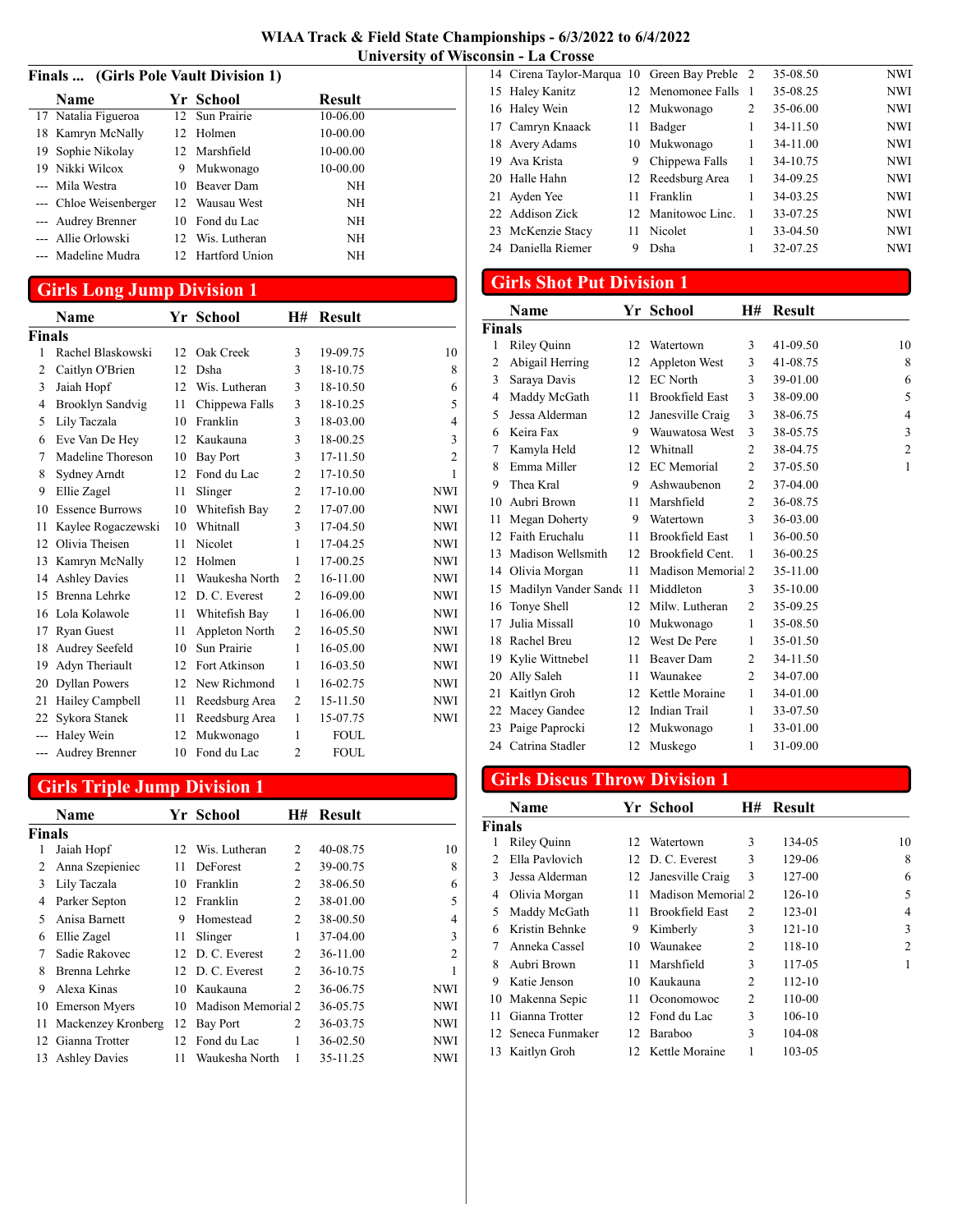| Finals  (Girls Discus Throw Division 1) |                    |                  |                 |                |               |
|-----------------------------------------|--------------------|------------------|-----------------|----------------|---------------|
|                                         | Name               |                  | Yr School       | H#             | <b>Result</b> |
|                                         | 14 India Gallimore | 12 <sup>12</sup> | West Allis Hale | 1              | 103-02        |
|                                         | 15 Kailey Ramaker  |                  | 12 Cedarburg    | 2              | 102-02        |
|                                         | 16 Macey Gandee    | 12.              | Indian Trail    | 2              | $96-10$       |
|                                         | 17 Lauren Adams    | 11.              | Sun Prairie     | 1              | 96-09         |
|                                         | 18 Ali Mims        |                  | 12 Muskego      | 1              | $95 - 11$     |
|                                         | 19 Lauren Mader    | 10               | Ashwaubenon     | $\overline{c}$ | $95-03$       |
|                                         | 20 Abi Masloroff   | 11               | Franklin        | 1              | 94-07         |
|                                         | 21 Ava Biesterfeld | 11.              | Wis. Lutheran   | 1              | 93-06         |
|                                         | 22 Faith Eruchalu  | 11               | Brookfield East | 1              | 88-04         |
|                                         | --- Saraya Davis   | 12               | <b>EC</b> North | 3              | FOUL.         |
|                                         | --- Jane Procter   | 11.              | Monona Grove    | 1              | FOUL.         |
|                                         |                    |                  |                 |                |               |

|    | Women - Division 1 - Team Rankings - 18 Events Scored |                         |
|----|-------------------------------------------------------|-------------------------|
| 1) | West De Pere                                          | $\overline{60.3}333$    |
|    | 2) Homestead                                          | 36                      |
|    | 3) Chippewa Falls                                     | 35                      |
|    | 4) Middleton                                          | 29                      |
|    | 5) Muskego                                            | 28                      |
|    | 6) DeForest                                           | 26                      |
|    | 7) Whitefish Bay                                      | 25                      |
|    | 8) DSHA                                               | 23                      |
|    | 9) Oak Creek                                          | 22                      |
|    | 9) Kaukauna                                           | 22                      |
|    | 11) Franklin                                          | 21.3333                 |
|    | 12) Stevens Point                                     | 21                      |
|    | 13) Watertown                                         | 20                      |
|    | 14) Mukwonago                                         | 18                      |
|    | 14) Janesville Craig                                  | 18                      |
|    | 16) Monona Grove                                      | 17                      |
|    | 16) Fond du Lac                                       | 17                      |
|    | 18) Wisconsin Lutheran                                | 16                      |
|    | 19) Madison Memorial                                  | 15                      |
|    | 19) D. C. Everest                                     | 15                      |
|    | 19) Slinger                                           | 15                      |
|    | 22) Merrill                                           | 14                      |
|    | 23) Appleton North                                    | 12                      |
|    | 23) Stoughton                                         | 12                      |
|    | 25) Kimberly                                          | 11                      |
|    | 25) Bay Port                                          | 11                      |
|    | 27) Fort Atkinson                                     | 10                      |
|    | 27) Menomonie                                         | 10                      |
|    | 29) Arrowhead                                         | 9                       |
|    | 29) Brookfield East                                   | 9                       |
|    | 31) Appleton West                                     | 8                       |
|    | 32) Waukesha West                                     | 7                       |
|    | 32) Germantown                                        | 7                       |
|    | 32) Verona Area                                       | 7                       |
|    | 35) Sun Prairie                                       | 6.33333                 |
|    | 36) Brookfield Central                                | 6                       |
|    | 36) River Falls                                       | 6                       |
|    | 36) West Bend West                                    | 6                       |
|    | 36) Eau Claire North                                  | 6                       |
|    | 36) Wauwatosa East                                    | 6                       |
|    | 36) Milwaukee Riverside                               | 6                       |
|    | 42) Onalaska                                          | 5                       |
|    | 42) Hudson                                            | 5                       |
|    | 44) Milwaukee King                                    | 3                       |
|    | 44) Manitowoc Lincoln                                 | $\overline{\mathbf{3}}$ |
|    | 44) Wauwatosa West                                    | $\overline{\mathbf{3}}$ |
|    | 44) Oconomowoc                                        | $\overline{\mathbf{3}}$ |
|    | 48) Whitnall                                          | $\overline{2}$          |
|    |                                                       |                         |

| 48) Shawano Community   |  |
|-------------------------|--|
| 48) West Allis Hale     |  |
| 48) Waunakee            |  |
| 52) Marshfield          |  |
| 52) Oregon              |  |
| 52) Eau Claire Memorial |  |

Women - Division 2 - Team Rankings - 18 Events Scored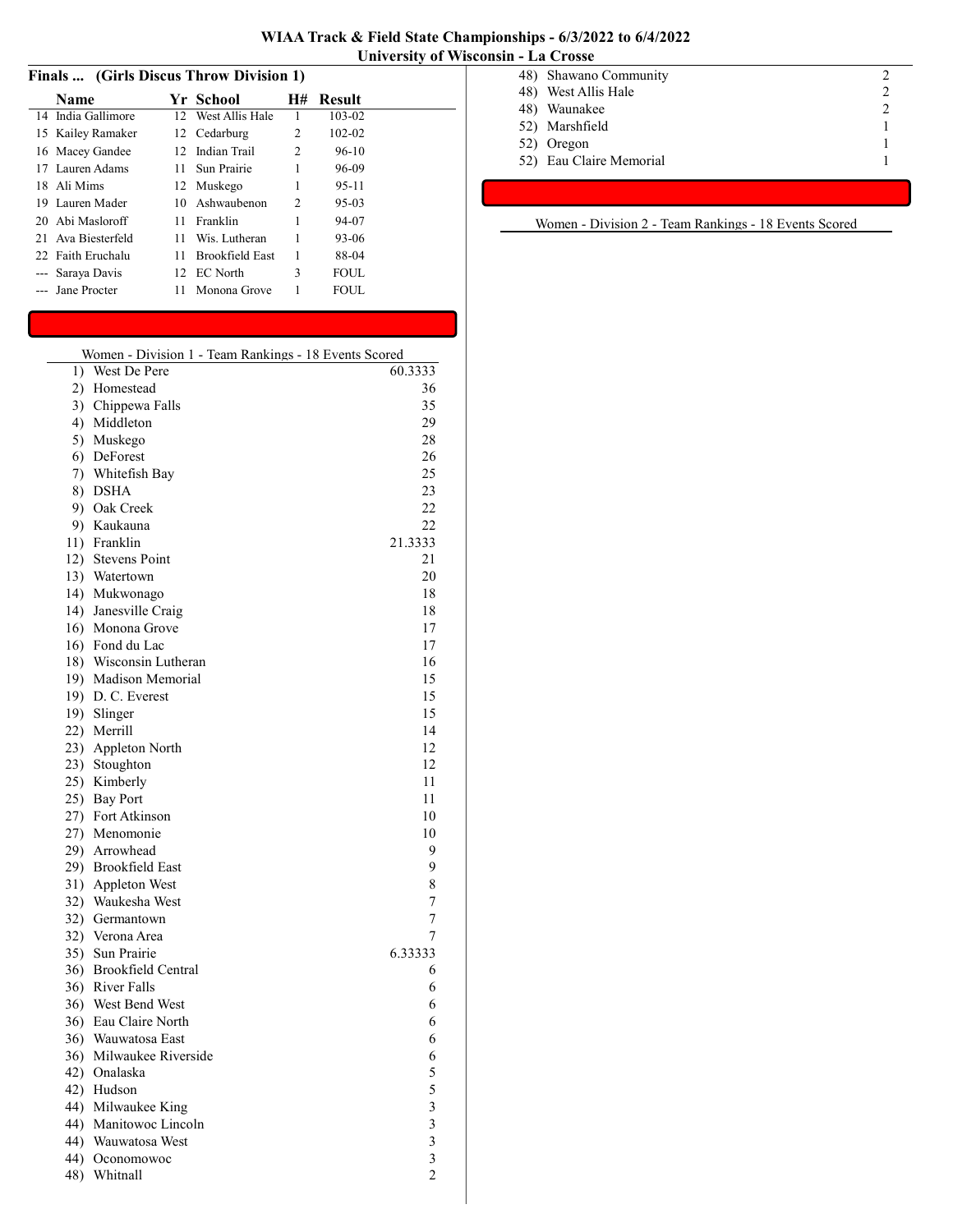| WIAA Track & Field State Championships - 6/3/2022 to 6/4/2022 |
|---------------------------------------------------------------|
| University of Wisconsin - La Crosse                           |

| 1) | Shorewood                                       | 38                       |
|----|-------------------------------------------------|--------------------------|
|    | 2) Freedom                                      | 30                       |
|    | 3) Rice Lake                                    | 27                       |
|    | 3) La Crosse Logan                              | 27                       |
|    | 5) Madison Edgewood                             | 25                       |
|    | 6) Barron                                       | 23                       |
|    | 7) Notre Dame Academy                           | 20                       |
|    | 7) New Berlin Eisenhower                        | 20                       |
|    | 7) Northland Pines                              | 20                       |
|    | 10) Brown Deer                                  | 19                       |
|    | 11) Lodi                                        | 18                       |
|    | 11) Mauston                                     | 18                       |
|    | 11) Wittenberg-Birnamwood                       | 18                       |
|    | 11) Ripon                                       | 18                       |
|    | 15) Kewaskum<br>15) Pius XI Catholic            | 16                       |
|    | 17) University School of Milwaukee              | 16<br>15                 |
|    | 18) Amery                                       | 14                       |
|    | 18) Hayward                                     | 14                       |
|    | 18) New Berlin West                             | 14                       |
|    | 21) Winneconne                                  | 13                       |
|    | 21) Xavier                                      | 13                       |
|    | 21) Jefferson                                   | 13                       |
|    | 24) Adams-Friendship                            | 12                       |
|    | 24) Osceola                                     | 12                       |
|    | 24) Two Rivers                                  | 12                       |
|    | 24) Little Chute                                | 12                       |
|    | 28) Waupun Area                                 | 11                       |
|    | 29) Westby                                      | 10                       |
|    | 29) Antigo                                      | 10                       |
|    | 31) Mosinee                                     | 9                        |
|    | 31) Gale-Ettrick-Trempealeau                    | 9                        |
|    | 33) Berlin                                      | 8                        |
|    | 33) Clinton                                     | 8                        |
|    | 33) Grafton                                     | 8                        |
|    | 33) Luxemburg-Casco                             | 8                        |
|    | 33) Kettle Moraine Lutheran                     | 8                        |
|    | 33) Sugar River                                 | 8                        |
|    | 33) Lake Country Lutheran                       | 8<br>7                   |
|    | 40) Brillion<br>41) Dodgeville/Mineral Point    | 6                        |
|    | 41) Martin Luther                               |                          |
|    | 43) Ashland                                     | 6<br>5                   |
|    | 43) Stratford                                   |                          |
|    | 43) Sheboygan Falls                             |                          |
|    | 43) Fox Valley Lutheran                         |                          |
|    | 43) Wisconsin Heights/Barneveld                 | 5 5 5 5 5 5 5            |
|    | 43) Medford Area                                |                          |
|    | 43) Arcadia                                     |                          |
|    | 50) Monroe                                      | $\overline{4}$           |
|    | 50) Laconia                                     | $\overline{\mathbf{4}}$  |
|    | 50) Clintonville                                | $\overline{\mathbf{4}}$  |
|    | 50) McFarland                                   | $\overline{\mathcal{L}}$ |
|    | 54) St. Francis                                 |                          |
|    | 54) Whitewater                                  |                          |
|    | 54) St. Croix Central                           | $3333$<br>$333$<br>$22$  |
|    | 54) Wisconsin Dells                             |                          |
|    | 54) Richland Center                             |                          |
|    | 54) Brodhead/Juda                               |                          |
|    | 60) Kiel                                        |                          |
|    | 60) Dominican                                   | $\overline{c}$           |
|    | 60) Milwaukee Academy Of Science<br>63) Bloomer | 1.5                      |
|    | 63) Platteville                                 | 1.5                      |
|    | 65) Prairie du Chien                            | 1                        |
|    | 65) Baldwin-Woodville                           | 1                        |
|    |                                                 |                          |

|     | Women - Division 3 - Team Rankings - 18 Events Scored |      |
|-----|-------------------------------------------------------|------|
| 1)  | Webster                                               | 38   |
| 2)  | Dodgeland                                             | 37   |
| 3)  | Benton-Scales Mound-Shullsburg                        | 36   |
| 3)  | Lancaster                                             | 36   |
| 5)  | Colby                                                 | 34   |
| 6)  | Three Lakes                                           | 27.5 |
| 7)  | St. Mary's Springs                                    | 26   |
| 8)  | Chequamegon                                           | 2.1  |
| 8)  | Manitowoc Lutheran                                    | 2.1  |
|     | 10) Durand                                            | 20   |
|     | 10) Lourdes Academy                                   | 20   |
|     | 12) Fall Creek                                        | 19.5 |
| 13) | Kickapoo/La Farge                                     | 19   |
| 14) | Shiocton                                              | 18   |
| 14) | Gilman                                                | 18   |
| 14) | Fennimore                                             | 18   |

65) Black River Falls 1